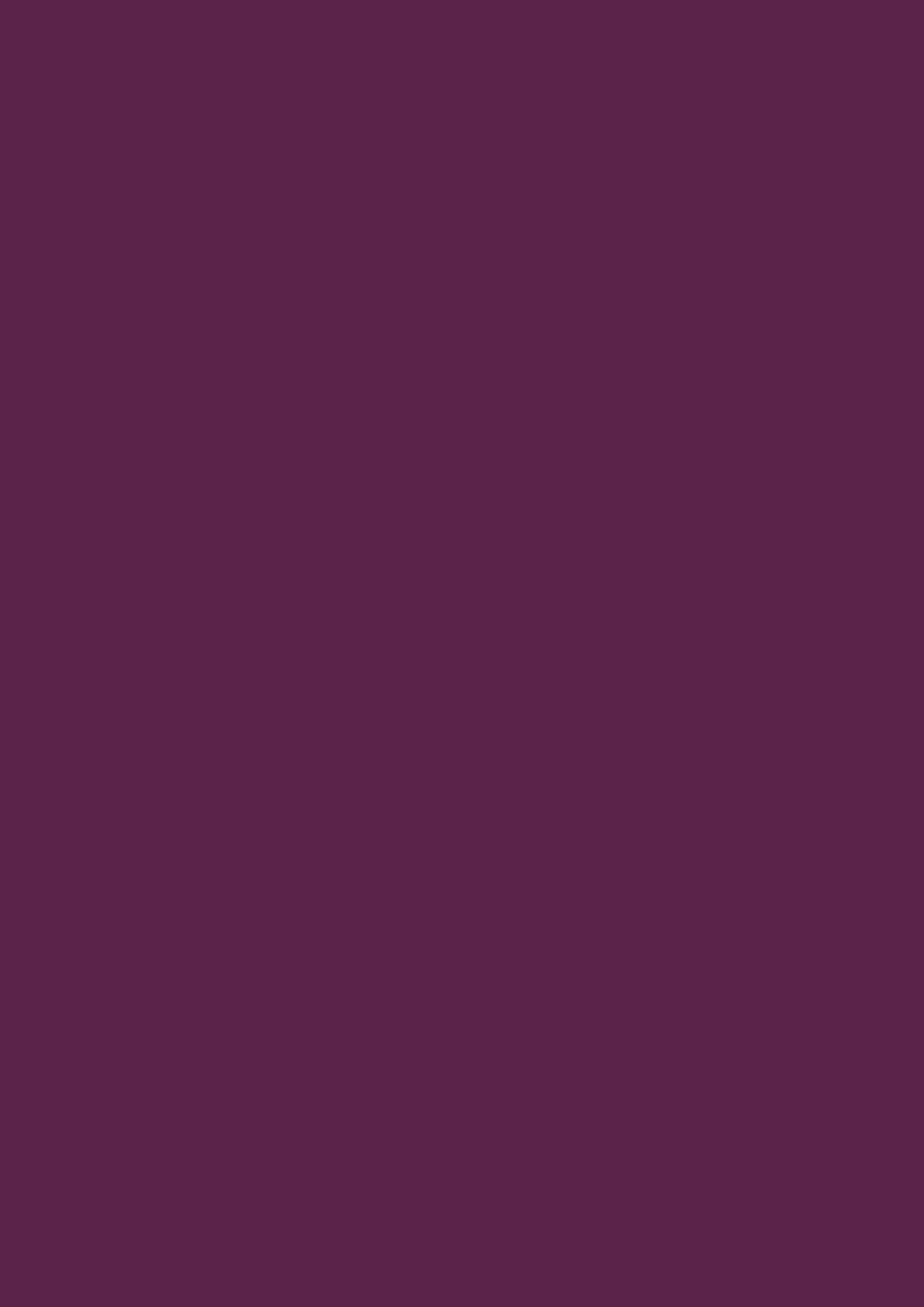## **Contents** September 2013

| <b>Foreword</b>                                   | 3  |
|---------------------------------------------------|----|
| <b>About this report</b>                          | 4  |
| <b>Executive summary</b>                          | 5  |
| 1. The climate compatible development challenge   | 8  |
| 2. Why business has a key role to play            | 10 |
| 3. Trade and investment potential                 | 12 |
| 4. The case for business to business partnerships | 15 |
| 5. Partnership case studies                       | 17 |
| 6. Barriers to successful partnerships            | 20 |
| 7. Aid as a partnership enabler                   | 21 |
| 8. Recommendations and next steps                 | 23 |

#### Lead Authors

Andrew Raingold Executive Director, Aldersgate Group Dan Hamza-Goodacre Chief Operating Officer, CDKN Andy Jones Sustainability & Climate Change Specialist, CDKN

## **Contributions**

We would like to thank the following individuals for their contributions (in a personal capacity) to the CDKN-Aldersgate Group seminar and working group meetings which provided findings for this report:

Liz Cross Head of Governance and Sustainability for Procurement, BT James Wilde Director of Insights, Carbon Trust Ari Huhtala Director of Policy and Programmes, CDKN Sam Bickersteth CEO, CDKN Amal-Lee Amin Programme Leader on International Climate Finance, E3G Rosina Robson Senior Policy Advisor, Federation of Small Businesses Will Andrews Tipper Head of Sustainable Business, Green Alliance Shelagh Whitley Research Fellow, ODI Tracy Carty Policy Adviser, Oxfam Nasreen Rashid insurance industry expert, Pakistan Mark Kenber CEO, The Climate Group Peter Curley Corporate Relations Manager, The Climate Group Mike Rundle Environment Sector Champion for the South-West, UKTI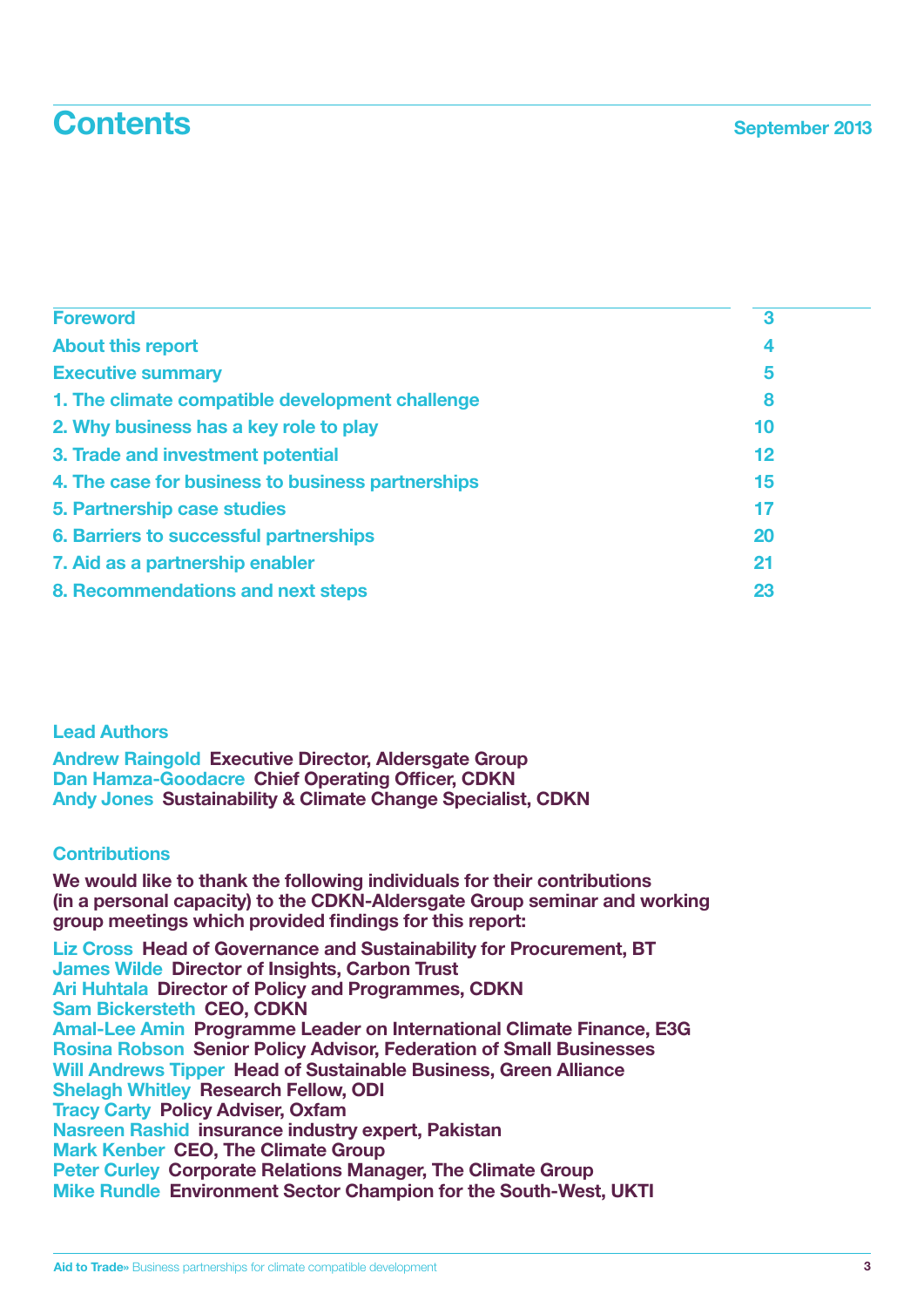## About this report

Climate compatible development*1* requires business to operate in new ways.

Business-to-business partnerships can support climate compatible development, but establishing such partnerships can often present costs and risks.

This report builds on an extensive body of literature that considers how businesses can leverage their strengths and deepen their links with communities and local entrepreneurs to deliver the combined outcomes of greater opportunity for the poor, benefits for the climate, and resilience against physical climate changes. This report also provides examples of real life partnerships seeking climate and development outcomes.

The focus of the report is on barriers relating to knowledge, skills and networks, rather than wider systemic factors, such as governance, security and corruption. The report explores the potential role of public funds in addressing these barriers, and provides recommendations for business and policy makers.

This is a collaborative initiative between the Aldersgate Group and the Climate and Development Knowledge Network (CDKN), bringing together a wide range of expertise across the fields of business, government, the third sector and academia.

This report builds on the outcomes of a high level CDKN-Aldersgate seminar hosted at PwC's London offices on 19<sup>th</sup> March 2013. Attending were approximately 100 climate and development experts from the public, private and third sectors. Views were recorded via interactive voting technology and through roundtable discussions. The report was also informed by stakeholder consultation with Aldersgate members and CDKN partners.

CO

#### Aldersgate Group

The Aldersgate Group is an alliance of leaders from business, politics and society that drives action for a sustainable economy. Its mission is to trigger the change in policy required to address environmental challenges effectively benefit in sustainable growth, jobs and competitiveness. Its report on *Greening the Economy* (2011) argues that how each nation addresses the challenges of a resource-constrained world will increasingly determine its future economic competitiveness.

## Climate and Development Knowledge Network (CDKN)

CDKN is an alliance of organisations led by PwC and comprising Fundación Futuro Latinoamericano, INTRAC, LEAD Pakistan, LEAD International, Overseas Development Institute, and SouthSouthNorth. CDKN aims to help decision makers in developing countries design and deliver climate compatible development by providing demand-led research and technical assistance, and channelling the best available knowledge on climate change and development to support policy processes at the country and international level. CDKN is funded by the UK Department for International Development (DFID) and the Dutch Ministry of Foreign Affairs.

1 » Climate compatible development is defined as low carbon and climate resilient.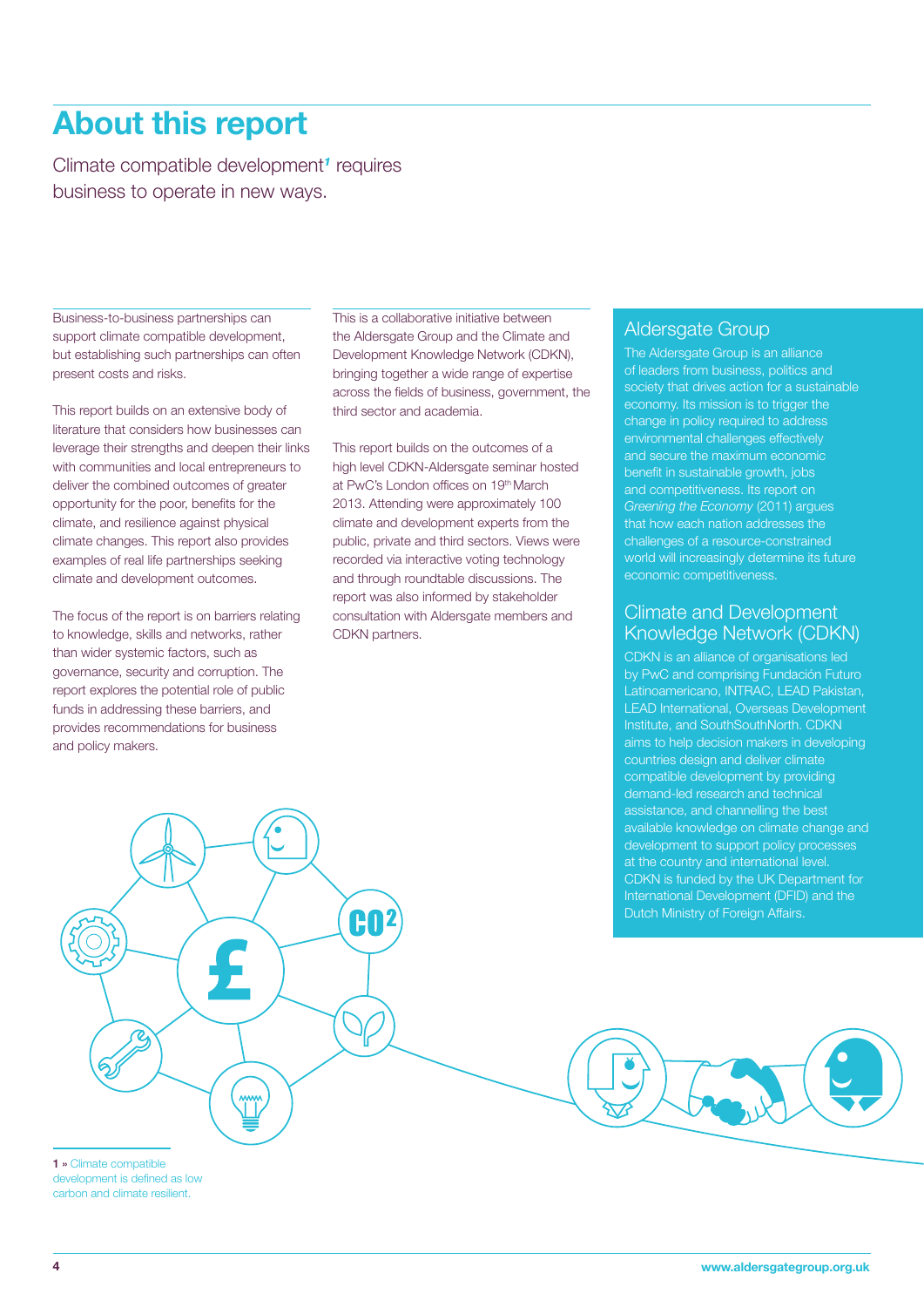## Executive summary

#### The climate compatible development challenge

Despite significant recent progress, the world faces major climate and development challenges. Tackling poverty and lack of economic opportunity are key foci for developing countries, but these goals are often made harder to achieve by the changing climate. Conventional solutions to development needs can also lead to increased emissions, further enhancing climate risk. To avoid losing progress already made, and to make truly sustainable gains, pro-poor development needs to be 'climate compatible' – low carbon and climate resilient.

#### Why business has a key role to play

Climate compatible development requires action from governments, business, investors, communities and civil society. Each has their strengths and capacities. Business is expected to be a major financer and implementer of change through its knowledge, reach, networks, ability to innovate and develop technology, and drive for efficiency.

Some businesses already engage in climate compatible development, having realised the commercial opportunity it presents. Many more remain locked into business as usual, unaware of, or unable to change to, low carbon and climate resilient pro-poor practices.

#### Trade and investment potential

Trade is a key contributor to economic growth and presents opportunities to businesses in their capacity as suppliers, distributors, innovators or other partners in international value chains. Opportunity is often dependent on the right enabling governance and institutional environments being in place. As businesses look to eliminate climate risk from their supply chains, climate resilience and the need for emissions reductions increasingly become enabling factors without which, gains from trade may not be realised or may simply increase inequality.

#### The case for business-to-business partnerships

»

Partnerships between businesses can present an effective means to meet climate and development outcomes. Through partnerships, businesses can benefit from sharing knowledge, technology and opportunity whether North-South, South-South or within a country. For example, a business partnership that achieves climate compatible development could see a supplier business training the employees of a distributor to sell, install and maintain its clean energy products; or partnerships to transfer climate compatible development business models and their commercial opportunities across borders. There is a variety of partnerships seeking these outcomes that already exist. Both businesses can benefit from knowledge creation and transfer, capacity building, and ultimately, enhanced growth. Such partnerships also have the potential to provide sustained economic, poverty reduction and environmental benefits, if the partnerships are lasting commercial relationships.

Business-to-business partnerships can create the conditions for transformational change, through the creation of climate resilient global supply chains, opening up new markets and creating jobs and income, or developing innovative and scalable solutions to tackling emissions and poverty.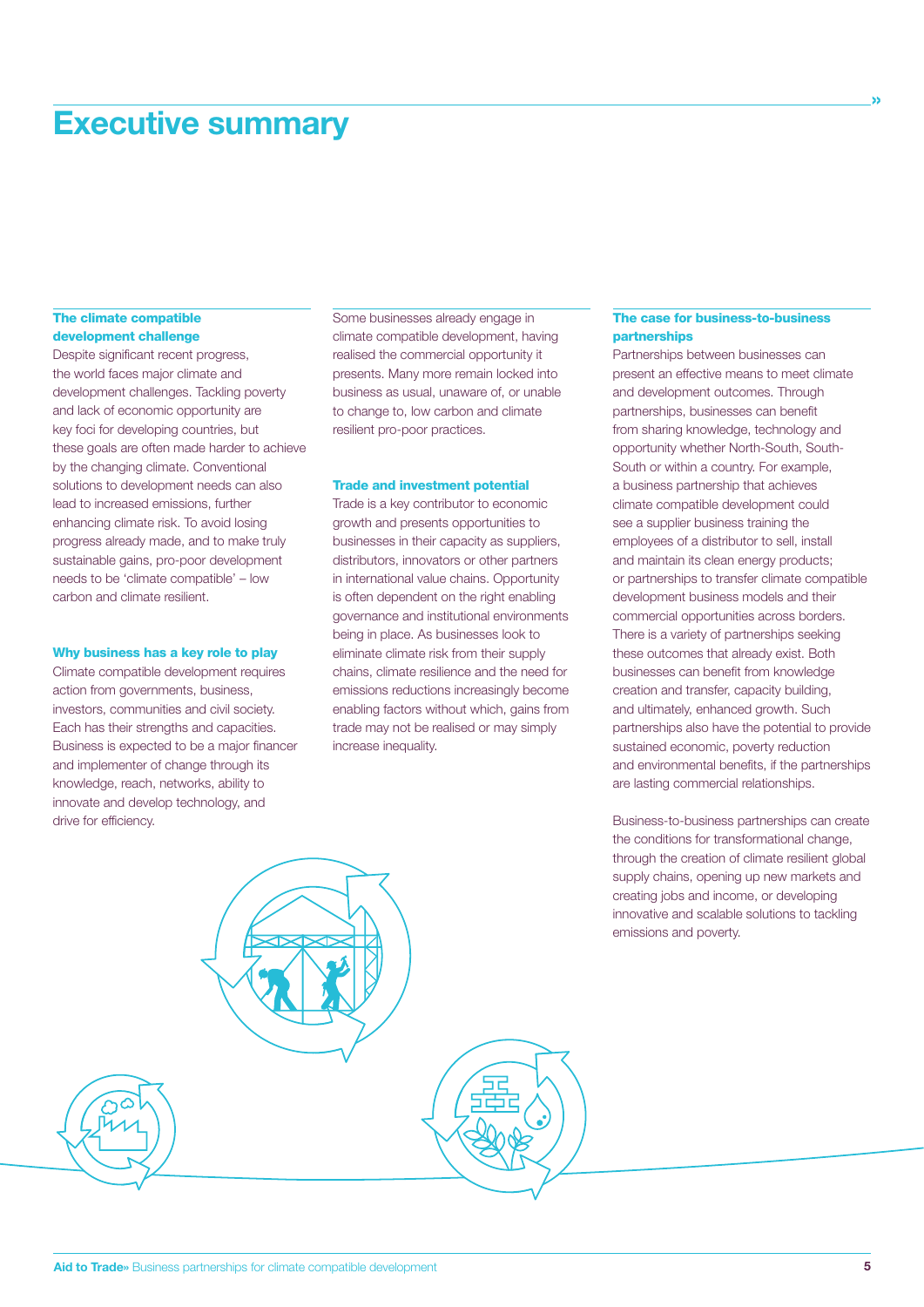## Executive summary

#### Barriers to successful partnerships

Partnerships designed and operated to address climate compatible development remain a rare business practice. Key barriers to successful new partnerships include poor communication and knowledge sharing among actors, lack of trust, short-term decision making, perceived or actual project risk and financial constraints.

#### Aid as a partnership enabler

There is an increasing focus on shifting from 'aid to trade' as a solution to development challenges. Many donor governments, including the UK, see business as a key partner in achieving development objectives, increasing the reach and implementation of development work. Aid has been used to support business initiatives, but is most

common where its use can be proven to be 'additional' to business as usual, and where public and private objectives align. Business-to-business partnerships for climate compatible development can be effectively supported by strategic and targeted aid, turning climate and development opportunity into climate and development success. A recent CDKN-Aldersgate seminar provided insight into methods for aid to enable business partnerships that deliver climate compatible development benefits. These methods include: a 'matchmaking facility'; assistance with due diligence; innovative financial products and structures to reduce risk for investors; and using existing networks to empower local people and businesses.

#### Recommendations

We have developed recommendations for business and policy makers when considering, designing and operating business partnerships to deliver climate compatible development:

»

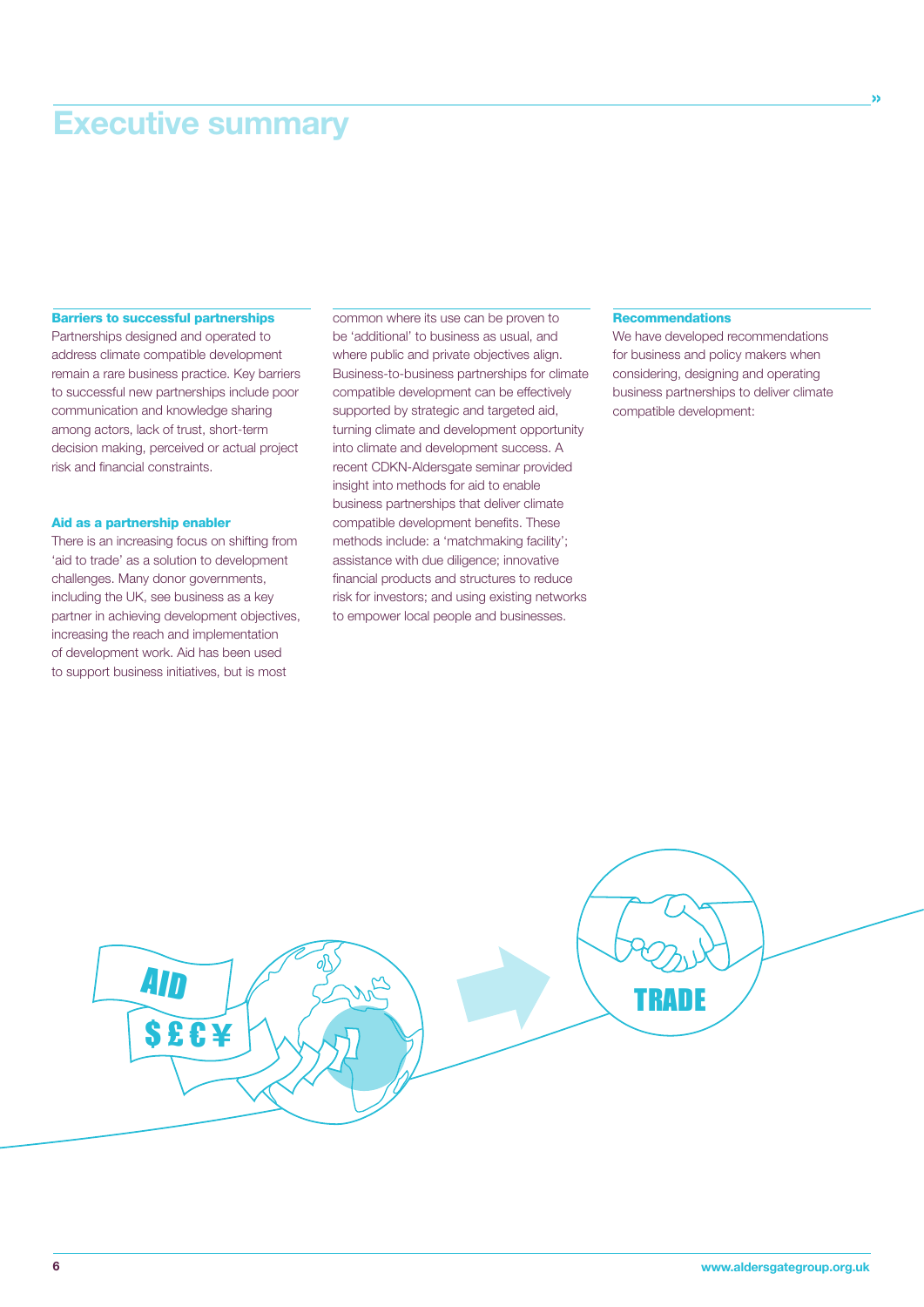# Executive summary

| Recommendations<br>for business                                          | Recommendations<br>for policy makers                                                                                                 |
|--------------------------------------------------------------------------|--------------------------------------------------------------------------------------------------------------------------------------|
| Adapt to new markets, including their<br>cultures, customs and politics. | Develop the evidence base on<br>the benefits of business-to-business<br>partnerships.                                                |
| Invest in understanding partners:<br>plan and be open.                   | Develop a coherent and consistent<br>policy framework, reflecting a deeper<br>understanding of the commercial sector.                |
| Understand climate and<br>development impacts.                           | Prioritise a lasting impact in the use of<br>aid to support business partnerships.                                                   |
| Share knowledge and<br>communicate, based on<br>agreed strategies.       | Design a clear, evidence-based<br>framework to justify the reasonable<br>use of aid money for business<br>activities, and act on it. |
| Develop long-rather than<br>short-term partnerships.                     | Develop criteria for additionality, when<br>using aid to support business activity.                                                  |

#### Next steps: the Climate & Development Business Network

In response to the findings from the recent CDKN-Aldersgate seminar and the wider call for greater involvement of the private sector in climate compatible development, CDKN will be piloting a network to enable business-tobusiness partnerships.

The network will seek to support partnerships that demonstrate the potential to deliver sustained climate compatible development, addressing the concerns mentioned above such as additionality and legitimacy. CDKN will look to use the network to build evidence on how partnerships can be an effective way to engage business to deliver climate and development benefits and to show how aid may be used to lower the barriers that currently prevent progress.

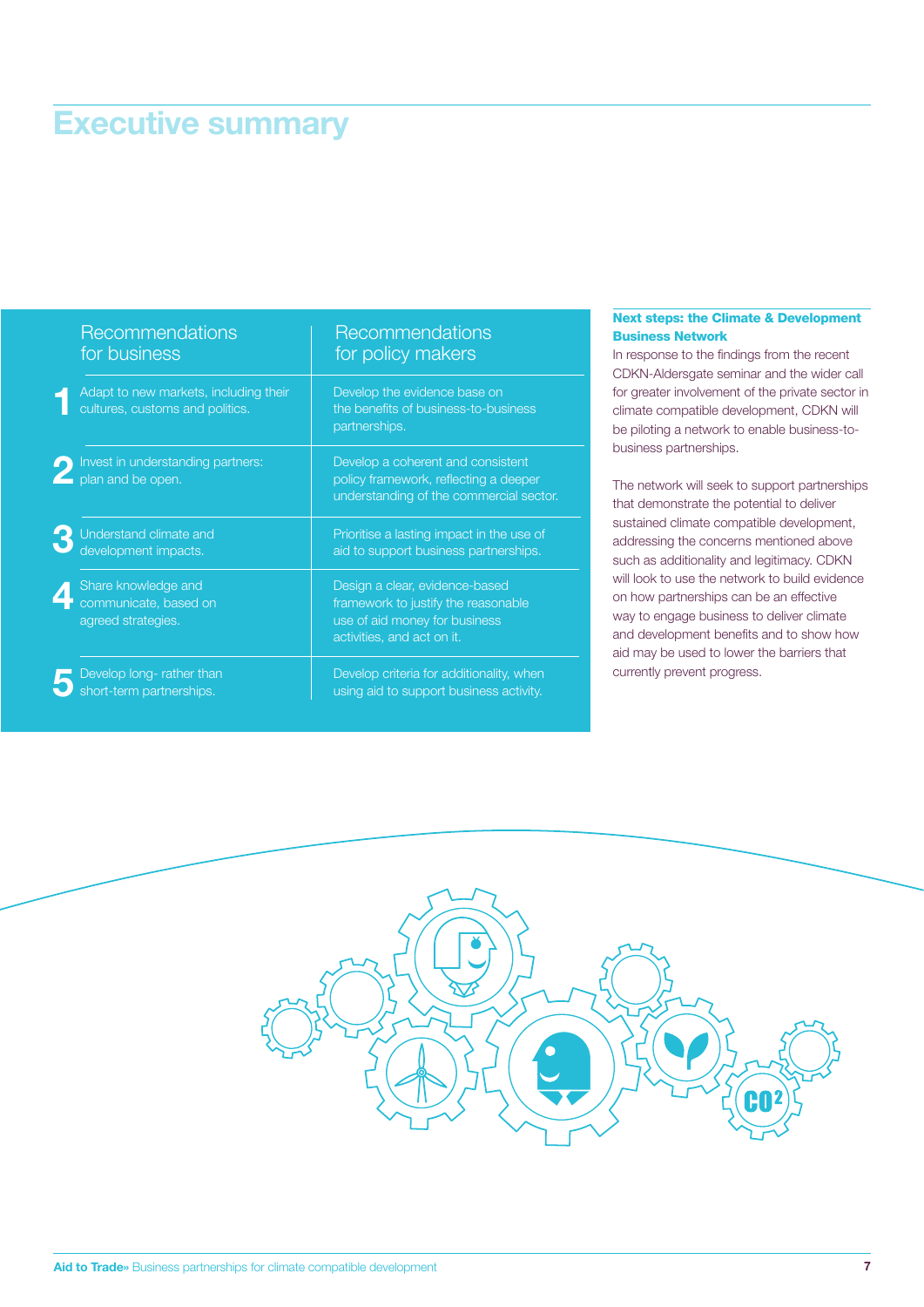## 1. The climate compatible development challenge

The world faces major challenges to eradicate poverty and address climate change.

*Eradicating extreme poverty continues to be one of the main challenges of our time, and is a major concern of the international community.<sup>2</sup>*

United Nations Secretary-General Ban Ki-moon

»

The World Bank estimates around 1.3 billion people are still living in extreme poverty*3*, the eradication of which is an urgent priority for governments, international organisations and civil society. At the same time, the effects of climate change are expected to hit developing countries the hardest. Higher temperatures, changes in precipitation patterns, rising sea levels, and more frequent weather-related disasters pose physical, social and economic risks. As the World Bank puts it: "At stake are recent gains in the fight against poverty, hunger and disease, and the lives and livelihoods of billions of people in developing countries"*4*.

That is why it is vital that development is 'climate compatible': minimising the harm caused by climate impacts and maximising the human development opportunities presented by a low emissions, more resilient future. Climate compatible development emphasises development strategies that integrate the risks and opportunities of a changing climate. As a result, it heralds a new generation of pro-poor development processes that safeguard development from climate impacts (climate resilient development) and reduce emissions (low carbon development) without compromising development*<sup>5</sup>* .

»

3 » World Bank briefing: Poverty analysis (September 2012) bit.ly/Ht0ybv

4 » www.worldbank.org

2 » Quote taken from UN website: bit.ly/PXi2

<sup>5 »</sup> Mitchell, T. and Maxwell, S. (2010). *Defining Climate Compatible Development.* London: CDKN.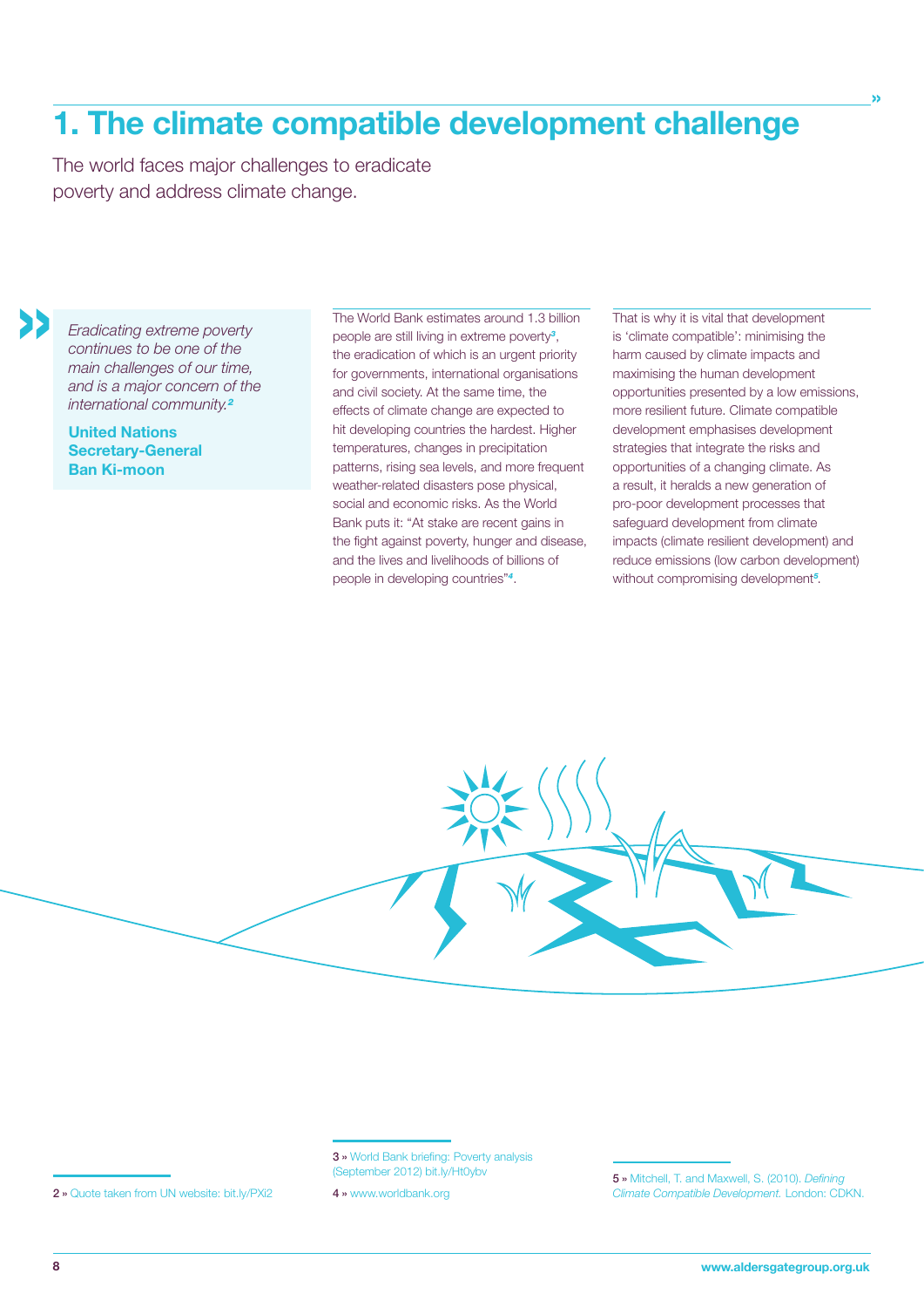## 1. The climate compatible development challenge

The need for climate compatible development and green growth are more pressing than ever. The International Energy Agency (IEA) warns that global carbon emissions are at a record high*6*. According to PwC analysis, a doubling of the world's current rate of decarbonisation would still lead to emissions consistent with six degrees Celsius of warming by the end of the century. The analysis of the low carbon economy highlights that businesses, governments and communities across the globe need to plan for a warming world, which at 4 to 6°C*7* – could present a catastrophic scenario for both international development and the global economy.

The recent World Bank report *Turning Down the Heat8* highlighted that the level of impacts that developing countries and the rest of the world experience will be a result of government, private sector and civil society decisions and choices, including inaction. All sectors of society will need to leverage their knowledge, strengths, innovation and reach to achieve the level of climate compatible development required to overcome the climate and development challenges. Several initiatives, such as the Global Green Growth Forum (3GF) and the World Economic Forum's Green Growth Action Alliance are already convening businesses to encourage action.

6°C

## »

*Even more important [than public debt] is the issue of climate change, which, in my view, is by far the greatest economic challenge of the 21st century. The science is sobering – the global temperature in 2012 was among the hottest since records began in 1880. Make no mistake: without concerted action, the very future of our planet is in peril.<sup>9</sup>*

Christine Lagarde Managing Director International Monetary Fund

6 » International Energy Agency (November 2012) *World Energy Outlook 2012.* 

7 » PwC (November 2012) T*oo late for two degrees? Low carbon economy index 2012.* 8 » Report for the World Bank by the Potsdam Institute for Climate Impact Research and Climate Analytics: *Turning Down the Heat* (2012).

9 » Christine Lagarde (23rd January 2013) *A New Global Economy for a New Generation (Speech at the World Economic Forum in Davos).*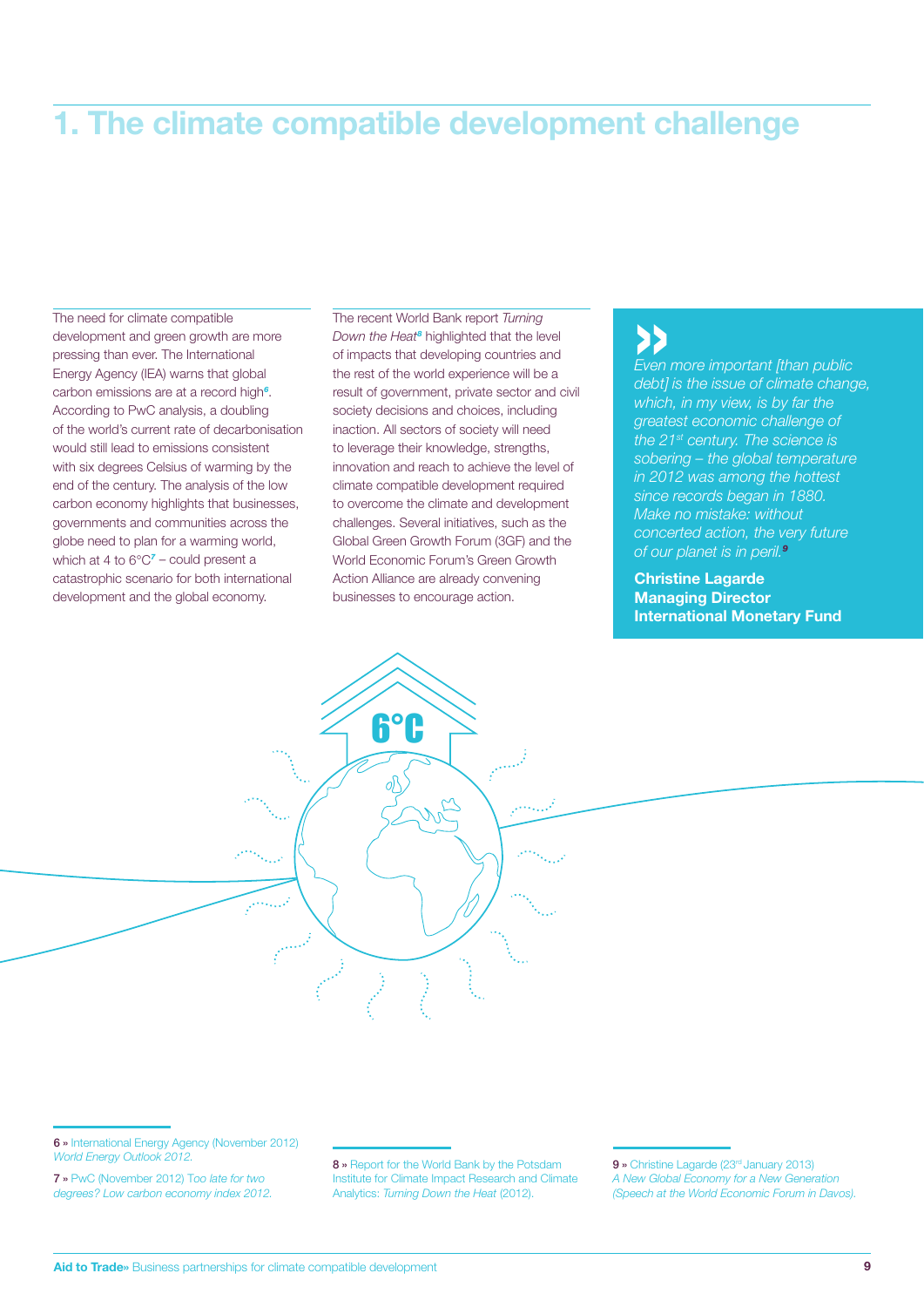## 2. Why business has a key role to play

Business has the capability and capacity to make the step change required to achieve climate compatible development.

Business is not just the engine of growth but forms the foundation for sustainable development by creating jobs, providing goods and services, stimulating innovation and generating tax revenue. But business does not always serve the poor or address the issues of climate change.

Recent research and reports, such as DFID's *The Engine of Development*, and the Donor Committee for Enterprise Development (DCED)'s *Donor Partnerships with Business for Private Sector Development*, have already set out the case for business' role in international development and the low carbon, climate resilient economy. This report builds on previous work by considering how business can leverage its strengths and deepen its links with communities to deliver the combined outcomes of greater opportunity for the poor, benefits for the climate, and resilience against physical climate changes. It is in the private sector's interest to reduce the risk of operating in these new markets. Through investing in climate compatible development, businesses reduce the likelihood of economic damage caused by climate disasters and loss of productivity.

There are a number of attributes that make business such a critical force for progress on climate compatible development. These are supported by the partnership examples provided later in this report and include:

»

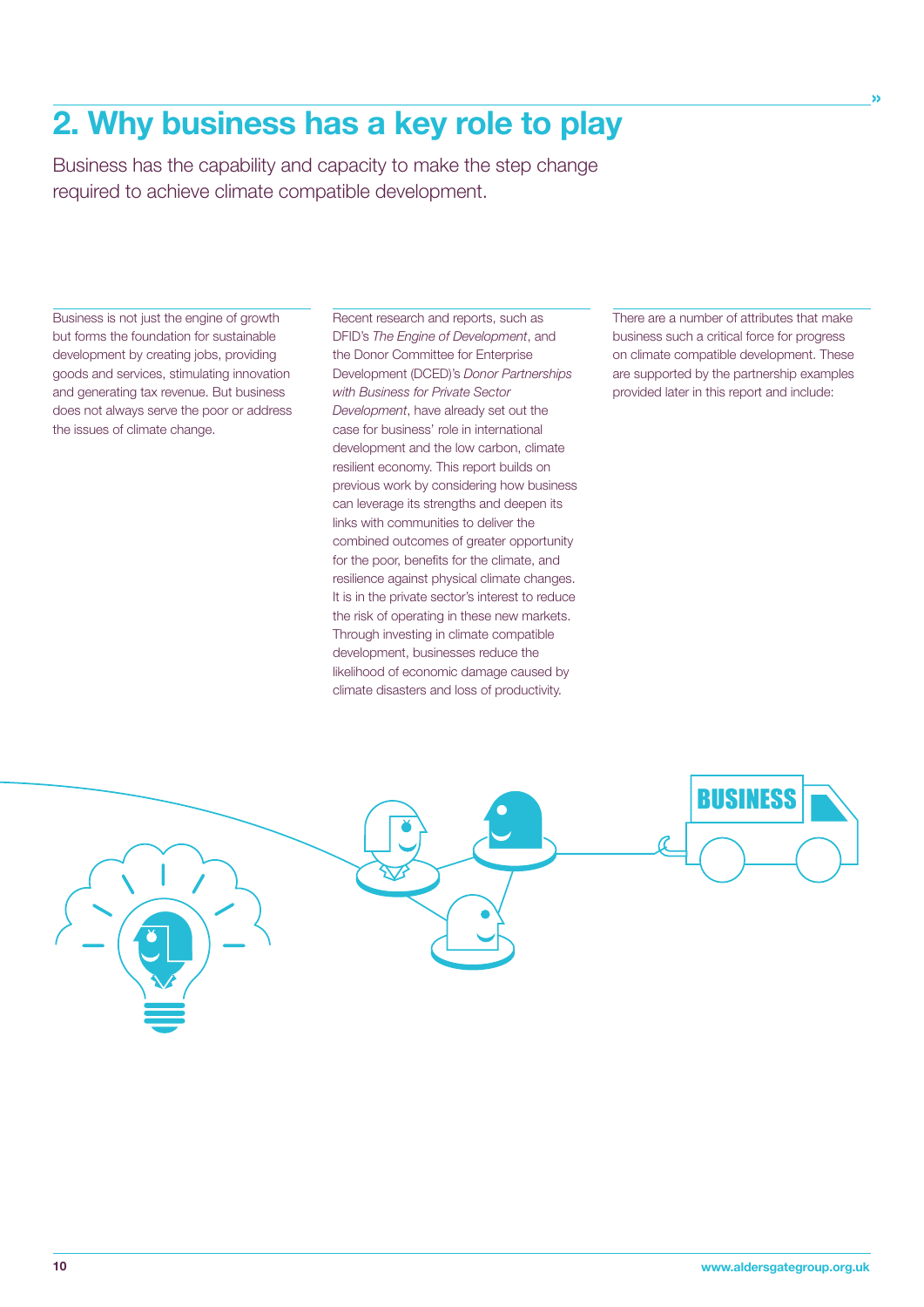## 2. Why business has a key role to play

- ability to invest at scale
- expert skills and knowledge
- drive to innovate
- ability to develop technology
- efficiencies
- reach
- »interest in new and emerging markets
- critical role in creating jobs (local employment)

Importantly too, business drives growth, in both overall economic activity and often in international trade.

Many businesses are already aware of the benefits that can be gained from being proactive in the changing world that development and climate change present. That is why 28 CEOs from multinational companies wrote to the Financial Times on the 10<sup>th</sup> March 2013, stating: "It isn't about corporate social responsibility; we know that developing countries will be major markets and important sources of supply in the future – in fact many already are. Developing countries become emerging economies become the engines of future global growth and prosperity."*<sup>10</sup>*

This view is often shared by governments. For example, UK DFID, states that: "Promoting wealth and job creation in the poorest countries is not just morally right, but it is in the UK's interests too. It is in the emerging markets that were poor just 10 or 20 years ago that UK companies are now winning new business and which are expanding at unprecedented rates. But many of the poorest countries have not yet reached emerging market status. Investing now in jobs and enterprise in these poorer countries means investing in the people and societies who will be the mass consumers of the future."*11* Annual investment growth rates of 10 –18% are projected for parts of Asia, Africa, the Middle East, and Latin America in the next ten years*12*. Those ten years will see significant changes to trade flows, including increased South-South trade and the emergence of new key exporters and importers.





<sup>11 »</sup> Department for International Development (May 2011) *The engine of development: The private sector and prosperity for poor people.*

12 » The Pew Charitable Trusts (April 2012) *Who's Winning the Clean Energy Race?* 

10 » Financial Times Letters (10th March 2013) *Aid and Business: crucial in healthy economies.*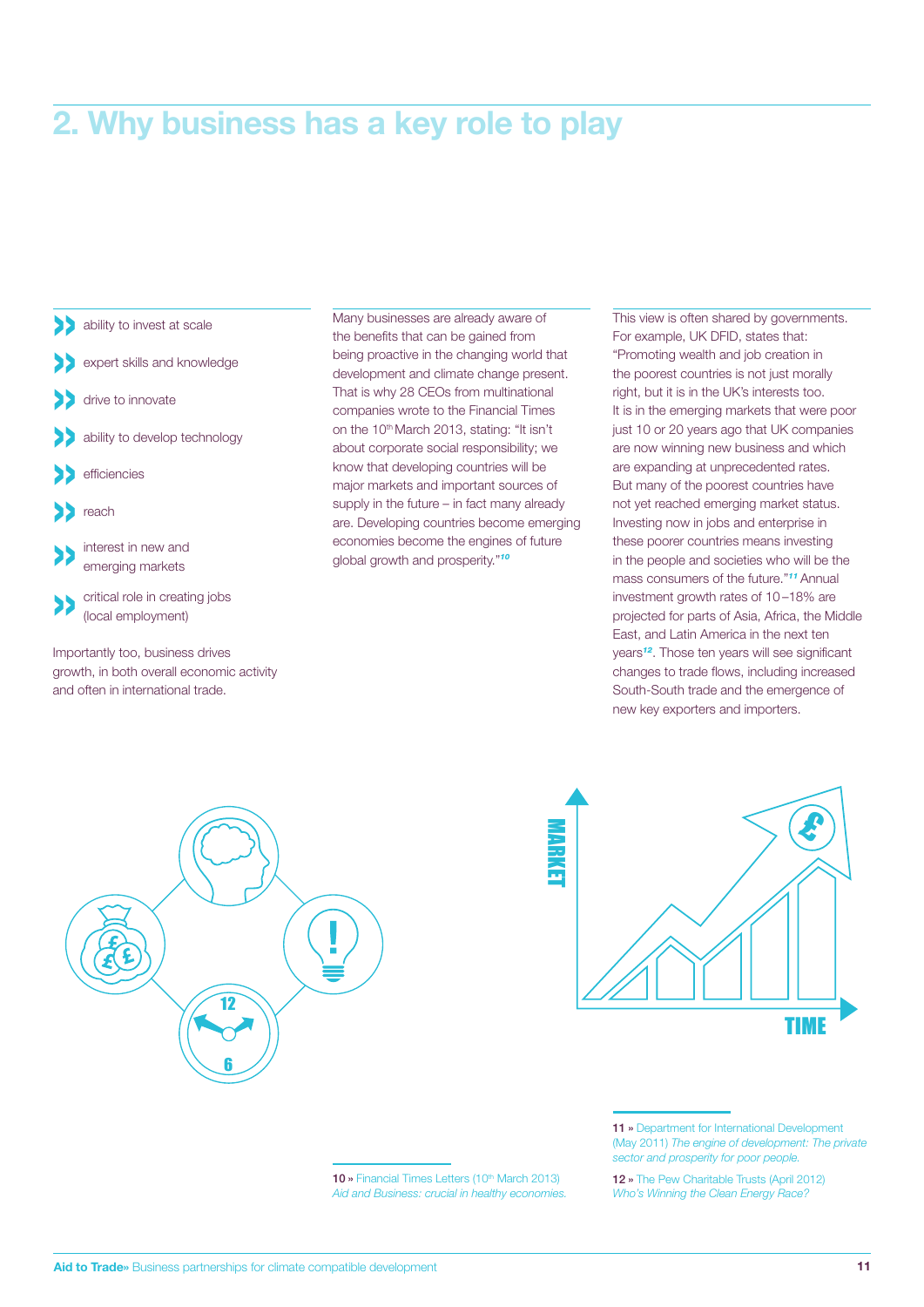## 3. Trade and investment potential

There is a prominent and growing role for business to meet development objectives through changes to trade systems.

*Aid alone is not development. Development is helping nations to actually develop – moving from poverty to prosperity. And we need more than just aid to unleash that change. We need to harness all the tools at our disposal – from our diplomacy to our trade policies to our investment policies.<sup>13</sup>*

»

President Barack Obama

Trade, as the lifeblood of the global economy, is a key contributor to growth and has a direct impact on raising incomes and reducing poverty. On average, an increase in trade volumes of 10% will raise incomes by 5%. In Vietnam, export-led growth rates of 7–8% reduced poverty rates from 58% in 1993 to 16% in 2006. Other countries have not yet been as successful, for example Africa accounts for just 3% of global trade*14*, but represents significant, untapped economic potential.

The need to grasp the win-win opportunities of climate compatible, export-led development is recognised by the World Bank, which finds that while sustained growth is necessary to achieve the urgent development needs of the world's poor, there is substantial scope for cleaning development: "Green growth is necessary, efficient, and affordable"*15*.

The global market for low carbon and climate resilient goods and services could be a golden opportunity for trade and development. For example data by Pew Environment demonstrates that in 2011 global investment in clean energy was at a record \$263 billion*16*. The world is engaged in a clean energy race and acting early can ensure that countries are well positioned to attract global investment, stimulating job creation and export growth.

»



Remarks by the President at the Millennium Development Goals Summit in New York, New York.

14 » Department for International Development (May 2011) *The engine of development: The private sector and prosperity for poor people.*

15 » World Bank (May 2012) *Inclusive Green Growth: The Pathway to Sustainable Development.* 16 » Pew Environment (2012) *Who's winning the Clean Energy Race?*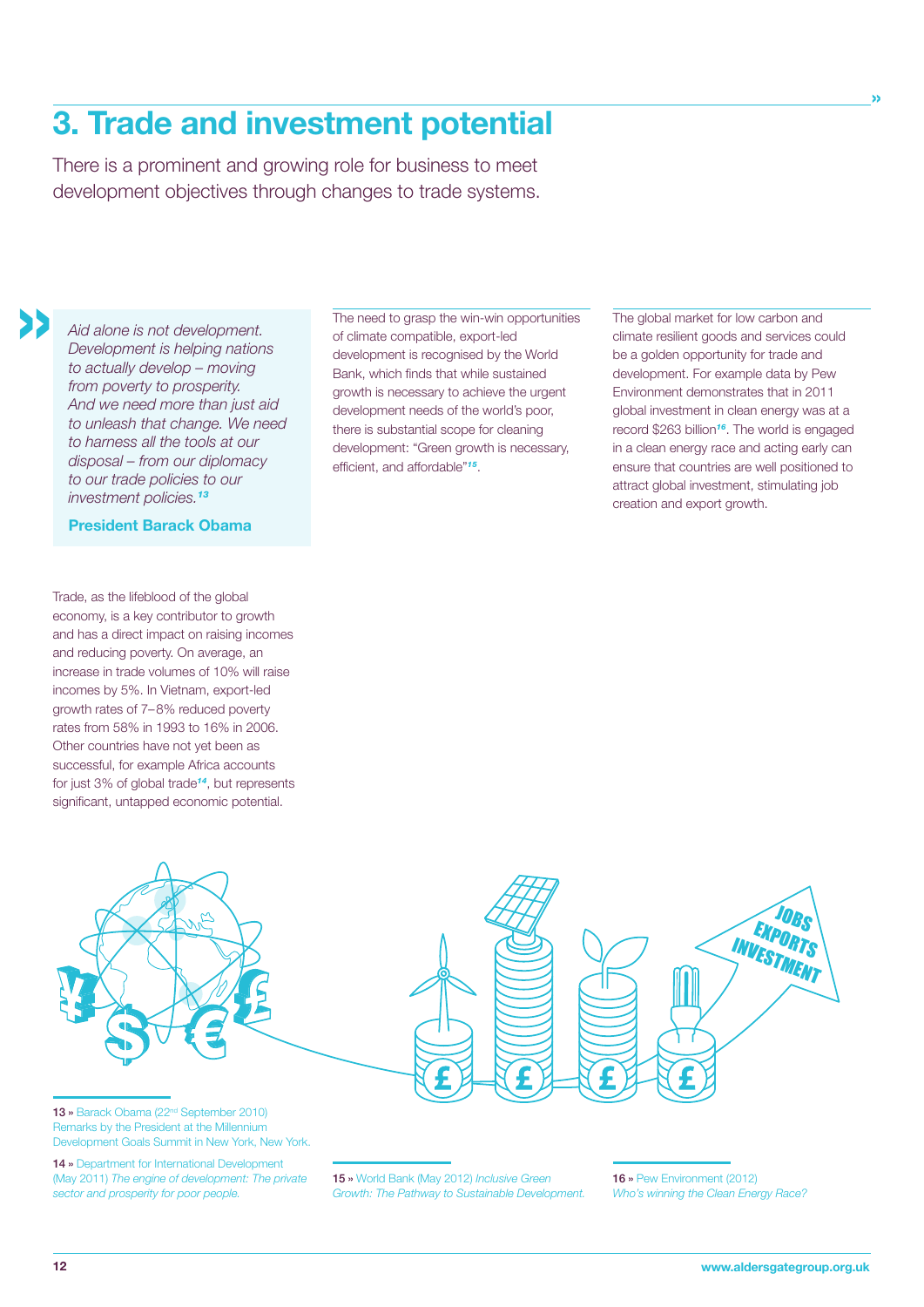## 3. Trade and investment potential

Trade presents opportunities for businesses in their capacity as suppliers, distributors, innovators or partners in other joint ventures. And both developing and developed country businesses can benefit. The CBI finds that the UK is currently in trade surplus in green goods and services to the tune of £5 billion*17*, with a host of high-growth companies poised to take a slice of this global opportunity. Through partnerships, businesses can benefit by sharing knowledge, technology and opportunity.

**KNOWLEDGE** 

OPPORTUNITY

## World Bank: developing countries may have substantial unexploited potential for green exports*<sup>18</sup>*

looking at green growth as a potential source of longer-term growth through And even though not every country can become the world leader in solar panels or wind turbines, developing countries may have substantial unexploited potential in green exports.

*Note:* close-to-green exports are exports of goods that are not "green" but require similar skills, input requirements, or production technologies, for example turbines for uses other than wind energy. The idea is that a country that exports expanding production into green products.



»

TECHNOLOGY

18 » Table taken from World Bank (May 2012) *Inclusive Green Growth. The Pathway to Sustainable Development.*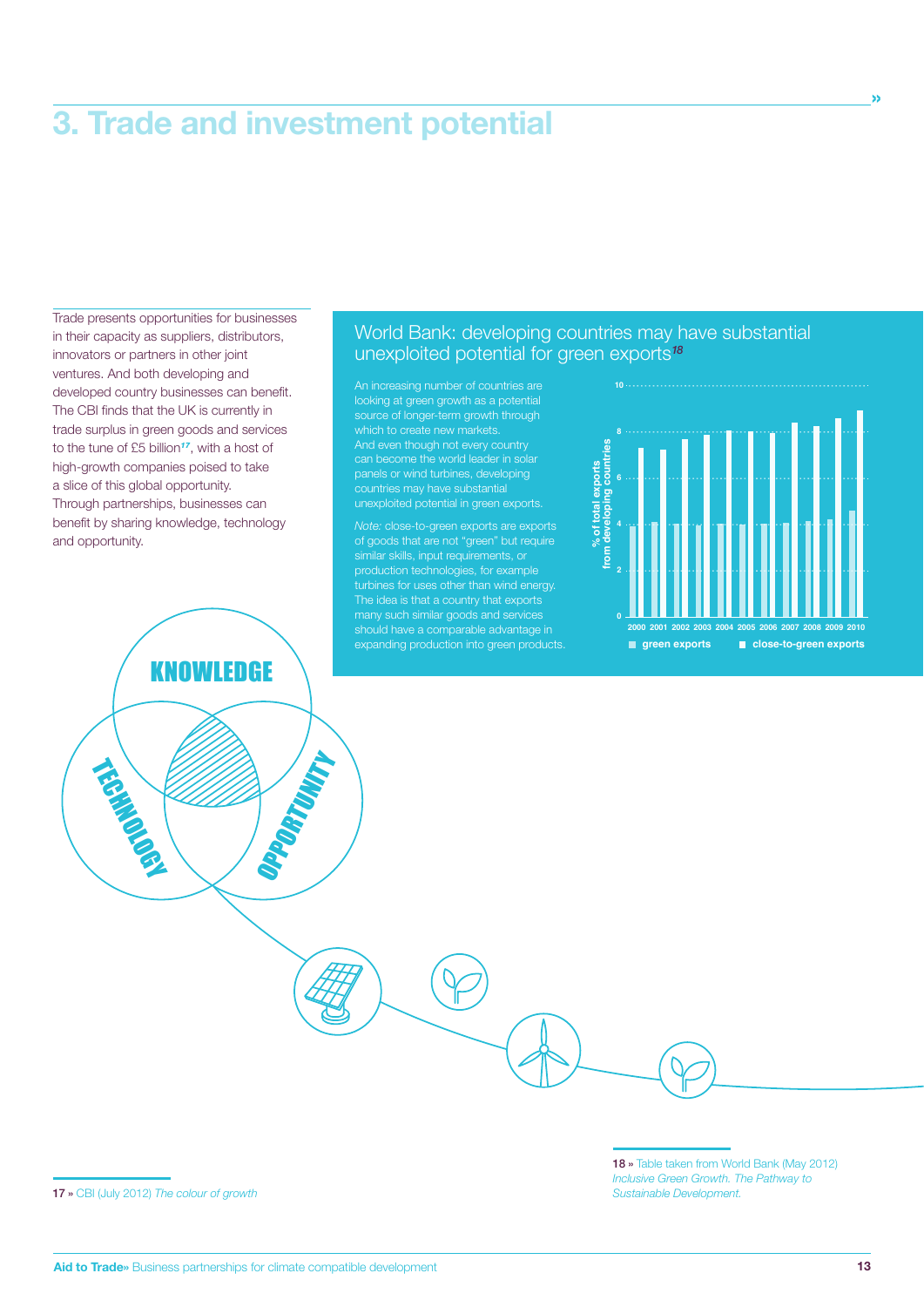## 3. Trade and investment potential

Left to the market, increased trade and growth is unlikely to address climate and development challenges fully. For example, research by Stefan Dercon from the University of Oxford highlights that the poverty reduction benefits of green growth are not a given, and low carbon growth strategies must be designed in such a way as to have a positive impact on efficiency gains, employment, sectoral transformation (such as a shift from agriculture to manufacturing and services) and mobility*19*. Putting in place the right enabling governance and institutional environments to limit barriers, and facilitate trade and growth, can deliver development and poverty reduction outcomes. The OECD reports that a reduction in transaction costs of 1% of the value of world trade, through trade facilitation measures, would drive welfare gains of "\$40 billion worldwide, with all countries benefiting and non-OECD countries experiencing the biggest gains in relative terms"*20*.



There is an increasing international focus on shifting from 'aid to trade'; assisting developing countries to increase exports of goods and services, to integrate into the multilateral trading system, and to benefit from liberalised trade and increased market access*21*. At their core, such approaches seek to make markets function better and more fairly, providing a route out of poverty for the poor. However, there are common and systemic market barriers that often prevent businesses from creating and building opportunities in developing countries; these include:

- finance (including higher upfront capital costs)
- corruption and poor governance
- human capital (such as lack of technical knowledge, skills and networks)
- » poor information about markets
- economic stability
- lack of relevant infrastructure
- lack of demand for (greener) goods and services
- »limited research and development

Some of these barriers, for example, corruption and poor governance, can be difficult to address. They are rooted in politics and culture and require well planned programmes of change. Others, however, such as those relating to knowledge, skills and networks, are particularly relevant to the role of business in climate compatible development. In the next chapter, we explore how business-to-business partnerships may have significant potential for leveraging the role of business in order to help progress climate compatible development outcomes.



20 » OECD (2009) *Overcoming Border Bottlenecks: The Costs and Benefits of Trade Facilitation.*

21 » OECD – *Aid for Trade: Is it working?* bit.ly/13U4YN5

<sup>19 »</sup> Stefan Dercon (October 2011) *University of Oxford: Is Green Growth Good for the Poor?*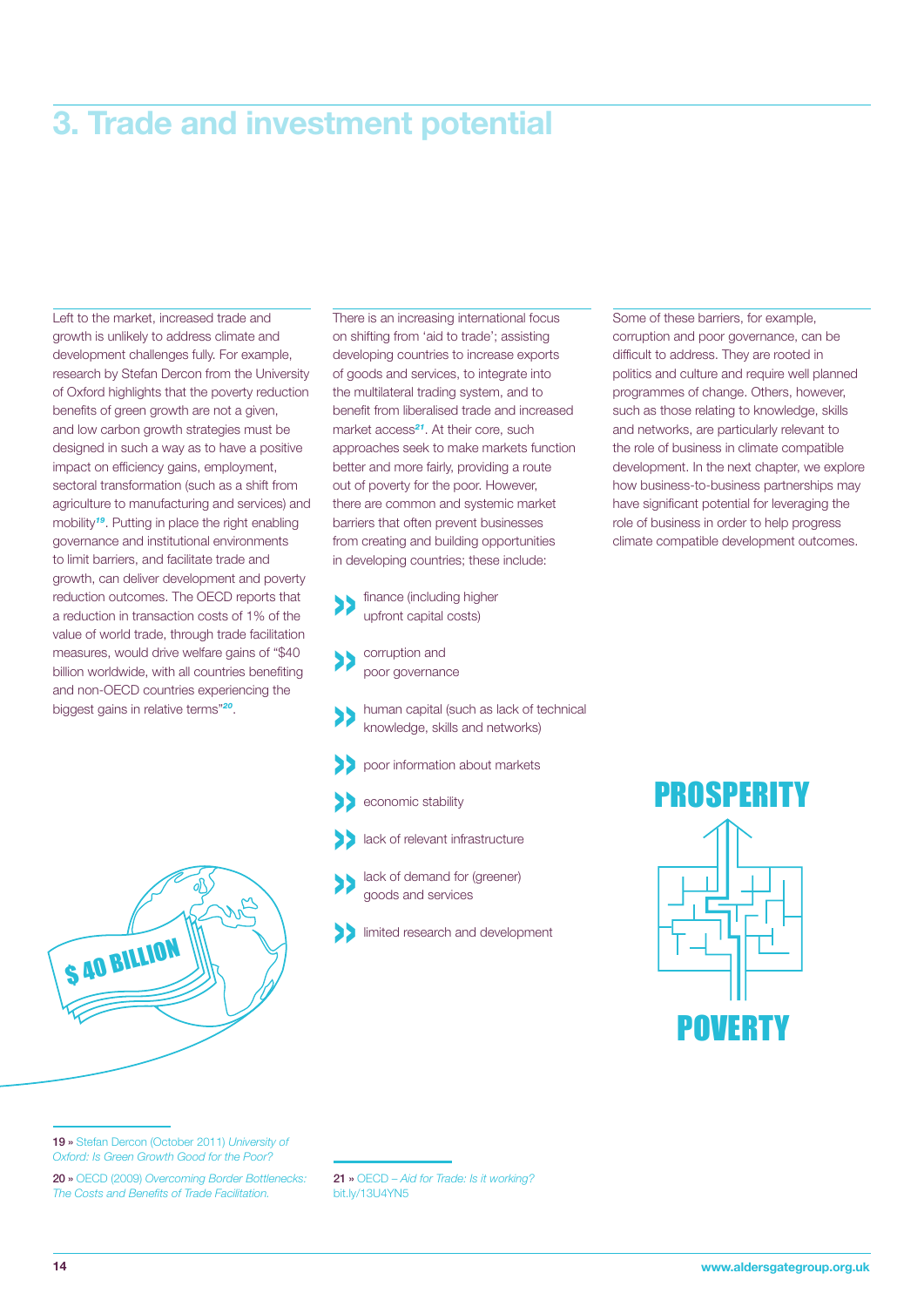## 4. The case for business-to-business partnerships

Increasing business partnerships could be an effective means to meet clearly defined trade, climate and development outcomes.

» *We are encouraging companies to establish partnerships overseas. It's not about exporting, that is the old way. The new way is collaborative partnerships22.*

> Mike Rundle International Trade Adviser UK Trade & Investment

Business-to-business partnerships can be considered as those involving the sharing of costs, risks and resources for commercial benefits. For a partnership to be effective, each party must achieve its own individual objective while working to deliver the agreed common goals. It is the potential for these partnerships to also seek and achieve climate and development benefits that is the focus of this report. To achieve the goal of climate compatible development, businesses need to develop new areas of knowledge and capability, understand local issues beyond their traditional operations, and think in longer-term ways. Business-to-business partnerships are a powerful mechanism to address these needs.

The range of possible business partnership opportunities is vast and cuts across many sectors of the economy. The sectors most relevant to climate compatible development include: energy, water, agriculture, infrastructure and finance. For example, a business partnership that achieves climate compatible development could see a supplier business training the employees of a distributor to sell, install and maintain its clean energy products.

#### Benefits from partnerships

»

#### For the local distributor

- Access to skills, knowledge and expertise that help overcome specific market barriers and develop a successful business model.
- Opening up of new markets creating jobs, revenue and growth.
- Competitive advantage, cost savings and efficiencies.
- Long-term trading relationships and a foundation for future trade-led growth.

#### For the supplier

- The development of new business networks, greater understanding development and reputation.
- Overcoming legal, regulatory, cultural and financial barriers to doing business intellectual property issues and local business practices.*<sup>23</sup>*

#### For society

– Meeting clearly defined climate and development outcomes in a more effective and sustainable way.





22 » Mike Rundle (International Trade Adviser, UK Trade & Investment) speaking at the CDKN-Aldersgate seminar, March 2013.

23 » UKTI (May 2011) *Britain open for business – UKTI's five year strategy.*

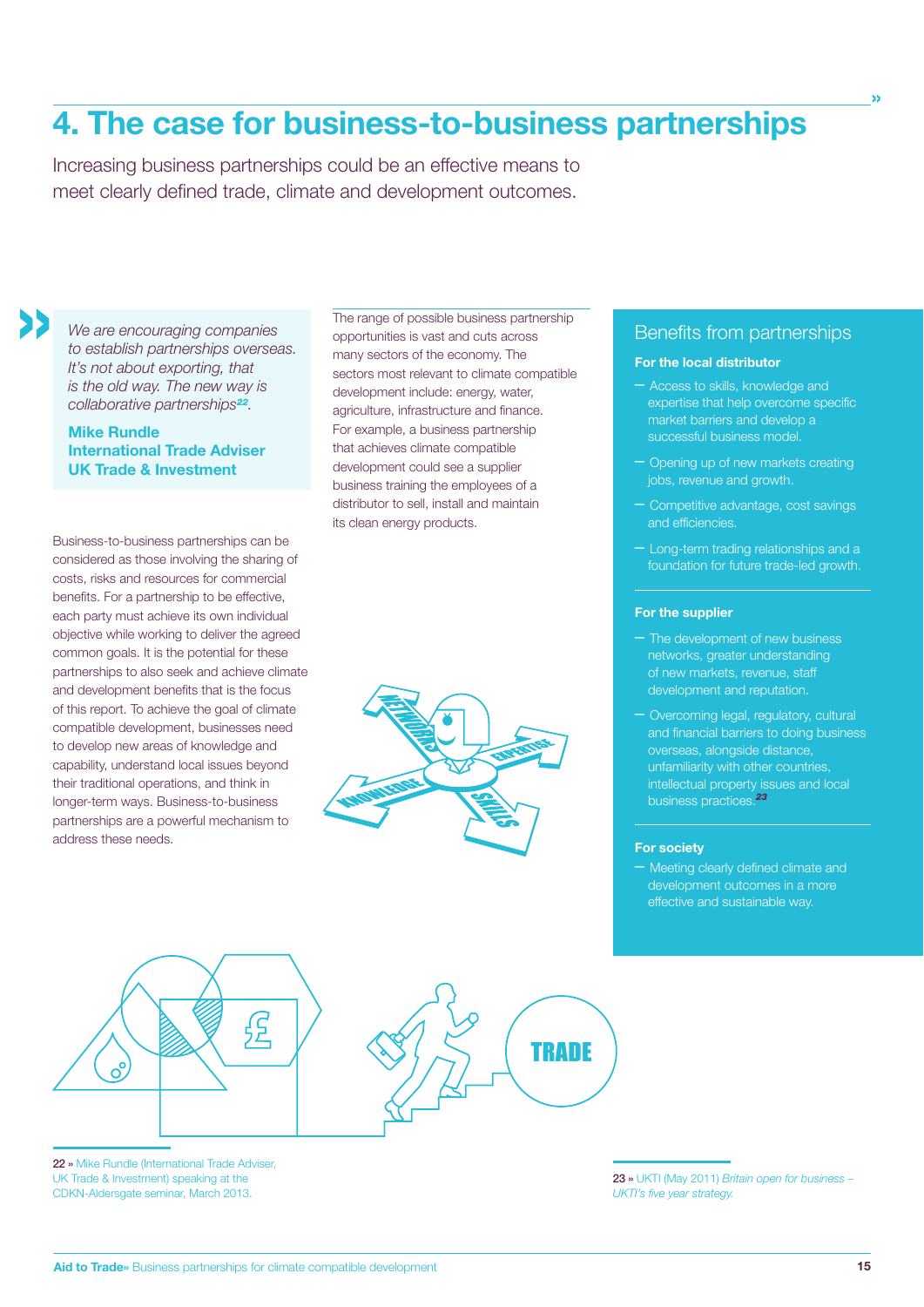## 4. The case for business-to-business partnerships

Other examples of partnership models include:

- » Partnerships to transfer climate compatible development business models and their commercial opportunities across borders.
- » The manufacturing and deployment of new technologies in emerging markets that have been developed elsewhere.
- » Multinational companies providing training to and collaborating with their suppliers in sustainable business practices such as low carbon agriculture.
- »Infrastructure companies sharing experience on working in hotter climates with companies interested in adaptation in other countries.

»Innovative finance or distribution models involving multiple stakeholders.

These partnerships present the potential for long-term development benefits by forging lasting commercial relationships. In Chapter 5, we provide a selection of real life case studies, describing how these business-tobusiness partnerships work, and the benefits that can be achieved.

#### Inclusive business models

There is an increasing trend towards 'inclusive business' models: "A business initiative that, keeping its for-profit nature, contributes to poverty reduction through the inclusion of low income communities in its value chain"*24*. Inclusive business models can include disadvantaged people, communities or entrepreneurs in the company value chain as suppliers, distributors or customers. These inclusive models are rarely business as usual. Experience from the Business Innovation Facility*25*, which supports inclusive business models, finds that such initiatives "tend to sit in areas outside companies' comfort zones". They often require significant collaboration with non-business actors, and governments may be involved as a partner, client or stakeholder. When considering a

more inclusive value chain, it is important to understand the true total impact of incorporating more developing and low income parties in commercial value chains. Where and how they are incorporated in the chain has implications for the number of beneficiaries, the size of the benefit for each and the sustainability and duration of the inclusion.





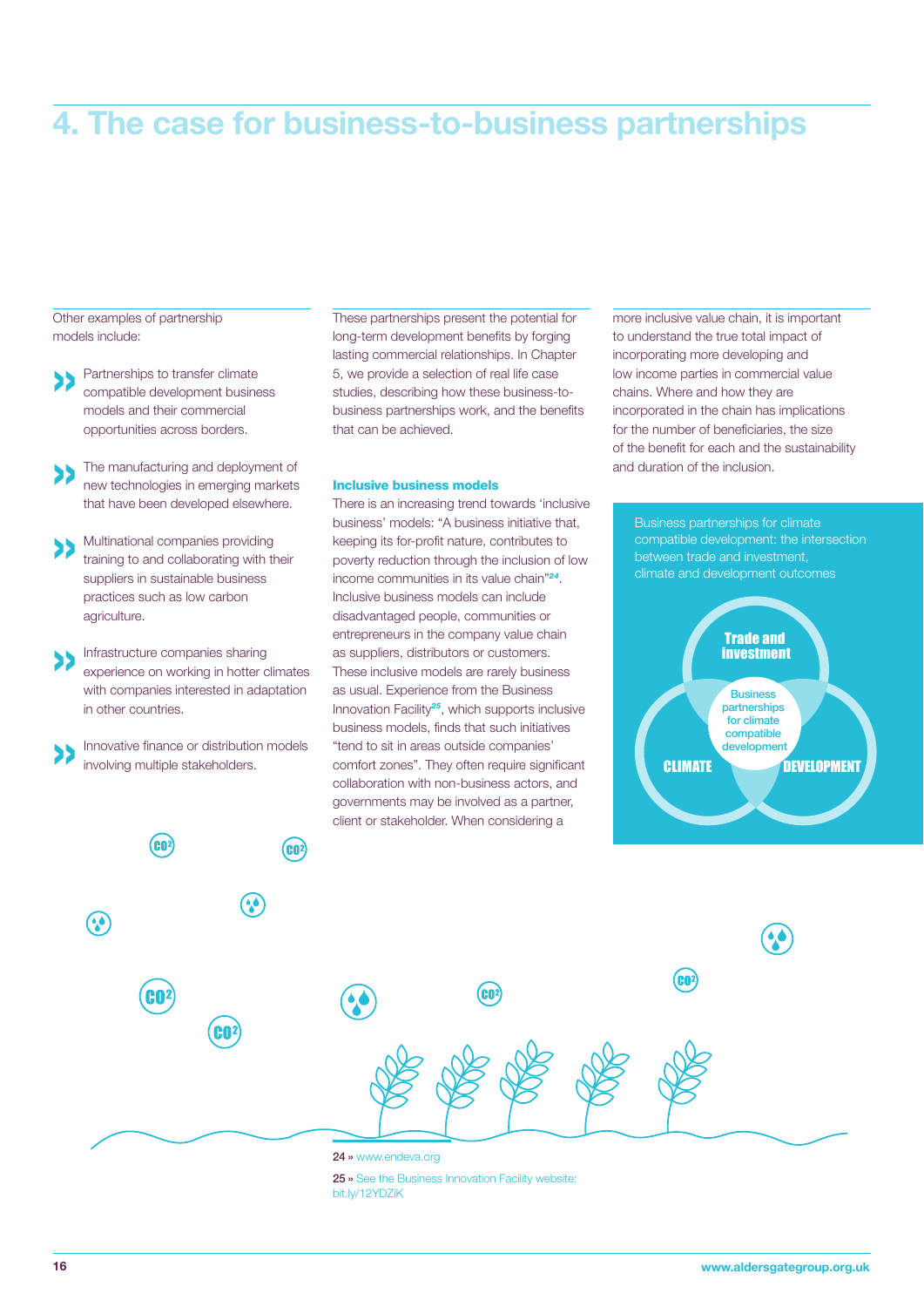## 5. Partnership case studies

There are increasing examples of effective business-to-business partnerships delivering climate and development benefits.

Business-to-business partnerships present a significant opportunity through which countries can implement climate compatible development. The following case studies explore different types of partnerships, barriers and benefits.



## 1 Building distribution networks for solar powered mobile phone chargers

Country: Kenya

Business partners: Sunny People and local entrepreneur distributors*<sup>26</sup>*

Context: in Kenya, about 13 million mobile users lack access to grid electricity, with this figure likely to exceed 20 million by 2020. In order to charge their mobile phones, rural people currently either have to travel large distances to utilise charging facilities or employ the hazardous and environmentally damaging method of using lead-acid car batteries.

Sunny People is a provider of solar-powered mobile chargers, an innovative, inclusive and environmentally friendly solution for mobile phone charging.

Nature of the partnership: Sunny People imports the chargers and works with partners to reach and identify entrepreneurs in rural areas to sell the chargers through hire purchase agreements. This allows rural people easy access to mobile charging facilities while providing micro-entrepreneurs with a source of income.

The model creates jobs and generates income in rural areas for low-income people. Entrepreneurs stand to earn nearly double the local minimum wage for unskilled work. The model also seeks to improve living conditions and the quality of rural life by enabling easy access to mobile charging and facilitating the subsequent gains from increased mobile phone usage, such as access to health services and mobile banking.

26 » See the Business Innovation Facility website: bit.ly/153OxAz

The commercial driver behind this venture is the revenue generated from selling the solar chargers. Under a business plan aiming to reach 200,000 chargers across East Africa before the end of 2020, Sunny People expects to be profitable after three years of operation. During 2010, small-scale tests of the portable solar powered mobile phone charger were performed in rural Kenya with successful results, and Sunny People has been further introducing the charger to the Kenyan market since.

»

#### Key benefits achieved

- New income stream for rural entrepreneurs, and the opportunity for them to participate in and create new businesses which rely on mobile communication.
- Indirect health, financial savings and quality of life benefits for local mobile users.

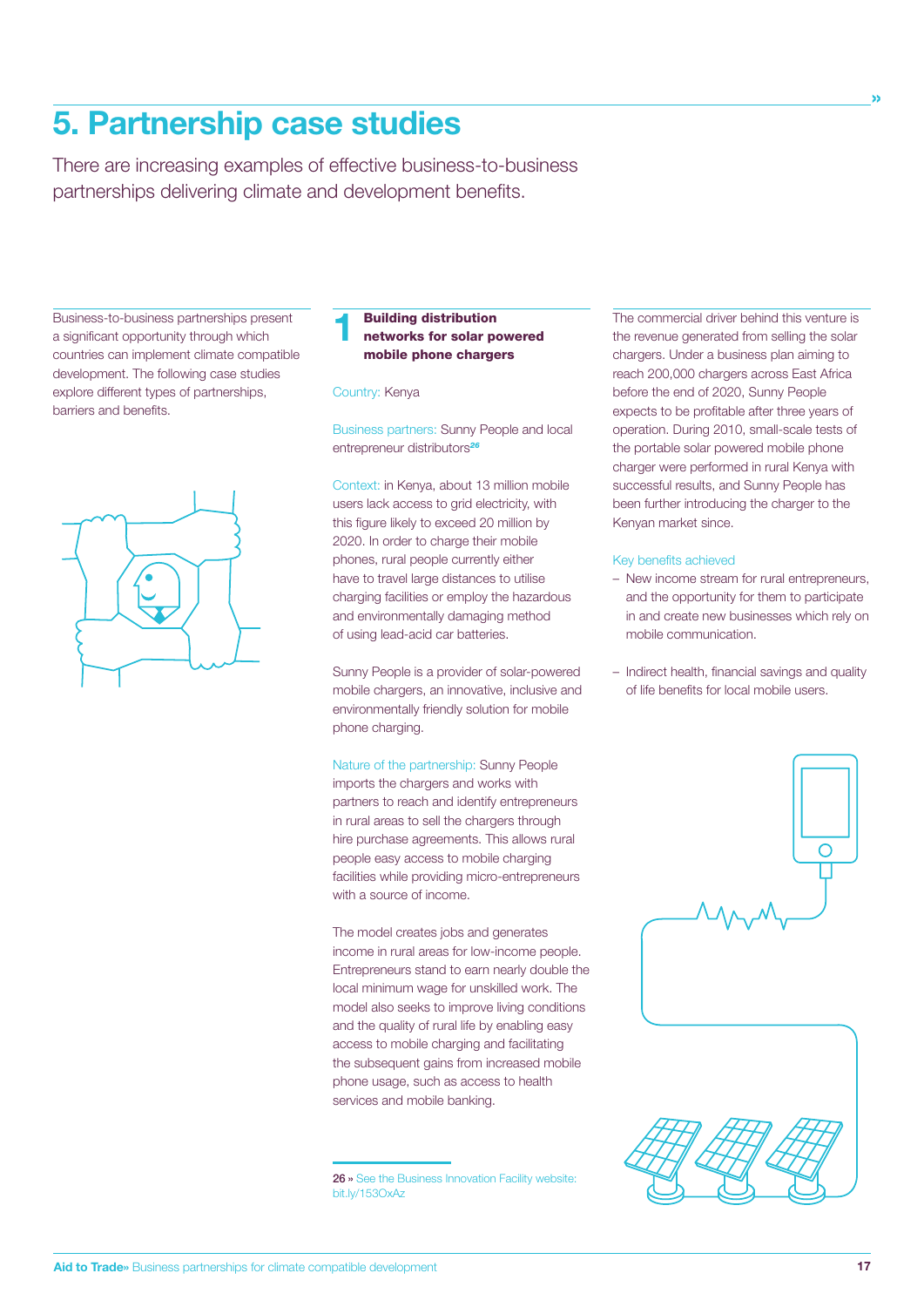## 5. Partnership case studies

#### Cotton users train farmers on sustainable production

#### Country: various

Business partners: Better Cotton Initiative members (including producers and retailers such as IKEA, Nike, Tesco and Walmart) and cotton farmers.

Context: the majority of cotton cultivated worldwide is grown by smallholder farmers. In order to help these farmers adopt more sustainable production practices (e.g. less water, pesticide and fertiliser use), the Better Cotton Initiative (BCI) coordinates a programme of support activities.

The BCI is a voluntary cooperation of stakeholders, who have identified a more sustainable way to grow cotton. Members of the global cotton supply chain are collectively addressing the negative impacts of mainstream cotton production by supporting this globally recognised definition, generating market demand for Better Cotton, and sharing information and knowledge to enable continuous improvement on everybody's part. In 2010–11, Better Cotton farmers in four countries (Brazil, India, Mali and Pakistan) produced their first harvests of this product.

Nature of the partnership: the support activities are delivered through the implementation partners, the BCI members, who have a wealth of relevant experience and contact with farmers. They, in turn, often work with additional local partners. In this way, they use existing expertise and infrastructure.

The support programmes enable knowledge sharing and skills development, help smallholder farmers to organise and advocate more effectively, and facilitate equitable access to responsible financial services.

#### Key benefits achieved

- By growing Better Cotton, farmers have the opportunity to reduce costs and improve the profitability of their farm through better management practices and reduced use of inputs.
- The retailers benefit by building resilience into their supply chain*27*.



#### **Training entrepreneurs in** microfinance

»

#### Country: India

Business partners: Nuru Energy and village level entrepreneurs

Context: over 90% of the off-grid households in rural India rely on kerosene for lighting, which may be prohibitively expensive and damaging to both the environment and respiratory health.

Nuru Energy produces a robust and simpleto-use off-grid recharging platform, the Nuru POWERCycle™ pedal generator. The POWERCycle™ provides reliable clean, sustainable power anytime, anywhere and is hundreds of times more efficient than current solar-based solutions at a fraction of the cost. It can be used to recharge Nuru Energy's own portable, modular LED lights.





27 » See the Better Cotton Initiative website: bit.ly/10jfW2X

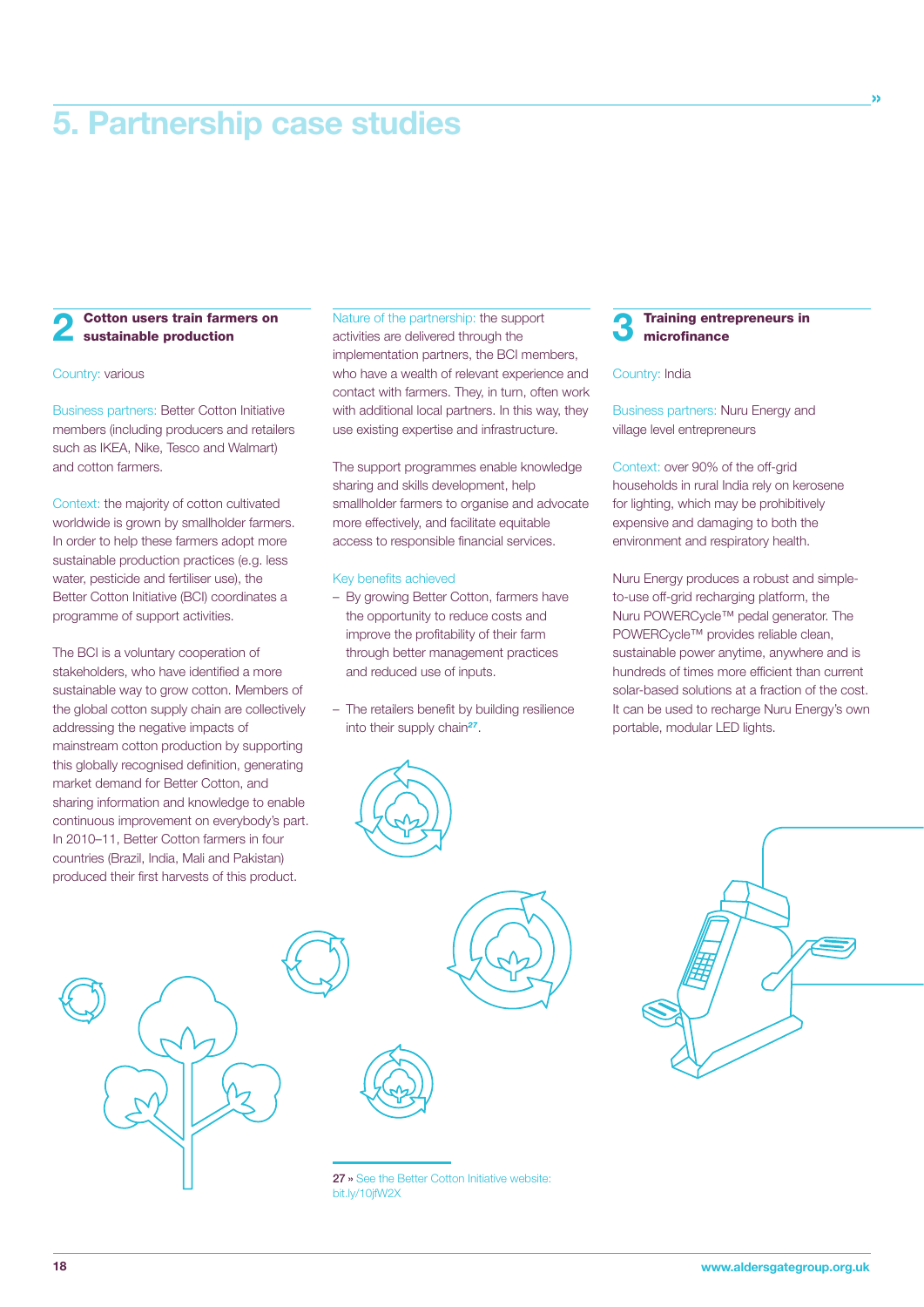## 5. Partnership case studies

Nature of the partnership: Nuru works with local organisations to recruit and train micro-franchise entrepreneurs who sell the LED lights and provide recharging services. The village level entrepreneurs are selected and trained by Nuru Energy along with microfinance partners, NGOs and other social enterprise partners*28*.

#### Key benefits achieved

- Increased access to light in households and reduction in carbon emissions and negative health impacts generated by traditional forms of lighting.
- Nuru Energy receives three primary revenue streams: a small margin on the products sold, micro-franchise fees from the local entrepreneurs, and carbon credits.





28 » See the Business Innovation Facility website: bit.ly/1757Zhp

#### Supporting suppliers to improve farming practices

#### Country: Kenya (and globally)

Business partners: Marks & Spencer (M&S) and Iri-iani

Context: through creating inclusive partnerships with their suppliers across the world, UK retailer M&S drives change and strengthens its supply chain through sharing knowledge, supporting innovation, and learning from partners.

Nature of the partnership: M&S strengthened its partnership with Kenyan tea business Iri-iani*29* and the two businesses worked together to help smallholder farmers. By providing funding (from M&S and DFID), education and support to improve skills and technical knowledge the partnership has enabled farmers to start to package their tea, with the aim of creating self-sufficiency and business growth. Iri-iani have now developed a product for their local market, and understand how to supply a finished product to international standards. For M&S, the partnership has helped ensure that they can supply quality products to the tea-loving UK consumer.

M&S is also engaging in other businessto-business partnerships in developing countries. Working with farmers, suppliers and organisations in the Lake Naivasha area of Kenya, M&S has taken part in a collaboration of businesses that have developed a Water Stewardship Standard*30*. The Standard is scalable and replicable in developed and developing regions. These activities complement M&S's wider partnerships programme for partners and suppliers, which aims to provide training and education for 500,000 individuals by 2015, covering roles and responsibilities, employment rights, healthcare and, in some circumstances, numeracy and literacy.

#### Key benefits achieved

Through partnership with Kenyan farmers and tea growers:

- Producers have been helped to reduce their running costs and increase productivity.
- Local producers have increased the quality of their product (through improved farming techniques or water quality), and have reduced supply chain risk, by increasing stability for the farmers and reducing environmental impact.

M&S comments: "By working together, sharing knowledge and skills, developing training materials and raising awareness, M&S will benefit from a supply base full of more successful, resilient businesses."



29 » See Marks & Spencer Plan A website: plana.marksandspencer.com



30 » Alliance for Water Stewardship, Exploring the value of water stewardship in Africa bit.ly/12n9Puk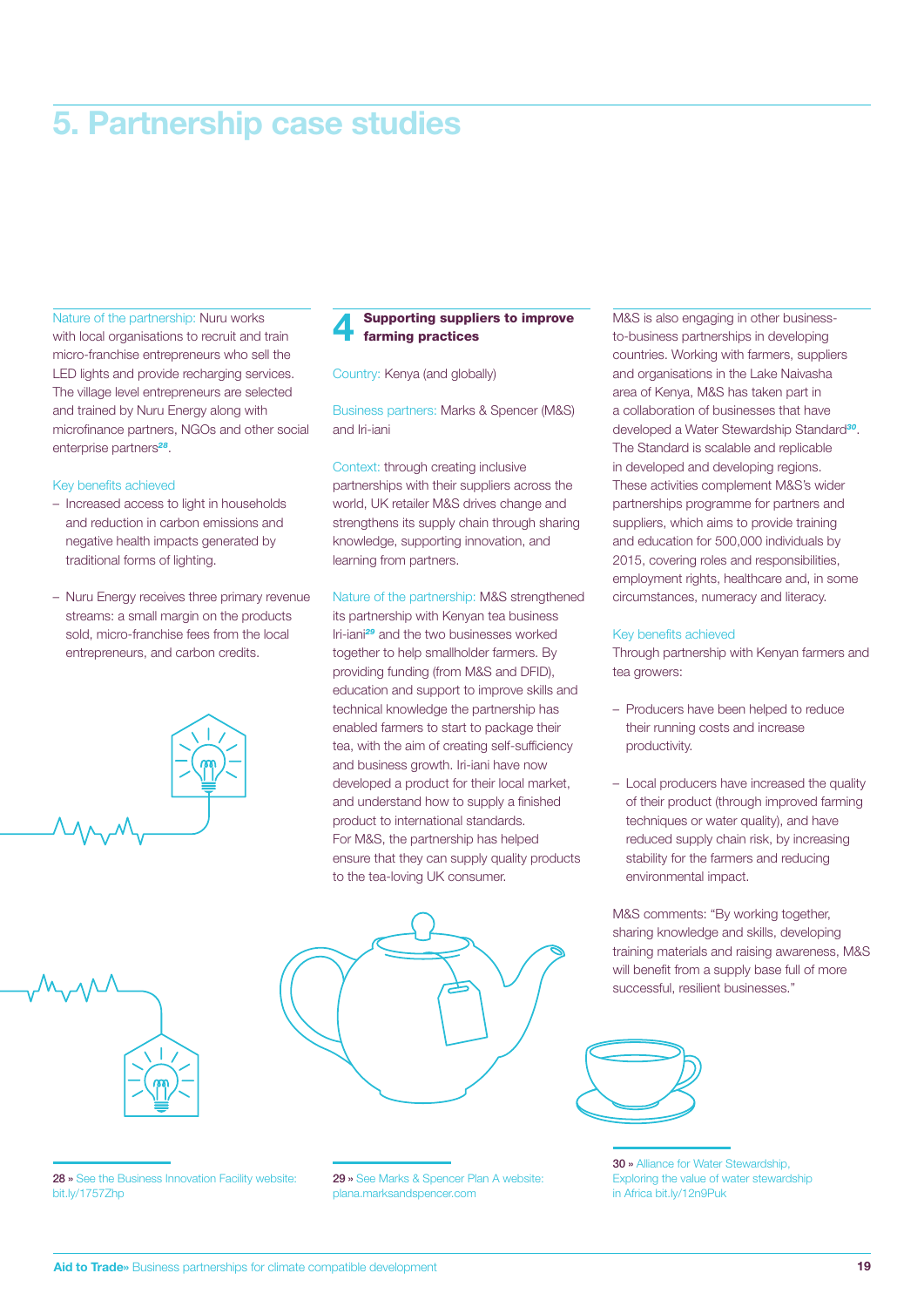## 6. Barriers to successful partnerships

There are significant barriers to business partnerships for climate compatible development.

Partnerships designed and operated to address climate compatible development remain rare business practice. This is because several barriers exist that may deter business from taking a modified and more innovative approach to the management of value chains.

The greatest barrier to such partnerships identified by expert stakeholders at the CDKN-Aldersgate seminar was poor communication and knowledge sharing among actors (see chart). Poor communication can be a particular problem for cost-sharing arrangements where neither company has the final say. Other significant barriers include lack of trust, short-term decision making and perceived or actual project risk.

This analysis corresponds with the learning from real life projects. For example, the Netherlands' PSOM/PSI programme undertook a survey of its stopped projects, finding that problems between partners. financial constraints, the business environment and acquisition of a partner were key barriers to successful partnerships*31*.

### Major barriers to business partnerships for climate compatible development

**24 71 82 22 44 13 13 16 56 1. Access to technology at scale is too expensive 2. Lack of trust between communities, government and business 3. Poor communication and knowledge sharing between actors 4. Different methodologies and standards 5. Perceived and actual project risk 6. Poor pipeline of feasible projects 7. Lack of knowledge of best available technology 8. Protection of intellectual property 9. Short-term decision making**

*Note:* voting results from CDKN-Aldersgate three most significant market barriers for business partnerships in developing countries to deliver

climate related goods or services. 1<sup>st</sup> preference received 3 points, 2nd preference received 2 points and 3<sup>rd</sup> preference received 1 point.



31 » Donor Committee for Enterprise Development (March 2013) *Donor Partnerships with Business for Private Sector Development: What Can We Learn from Experience?*

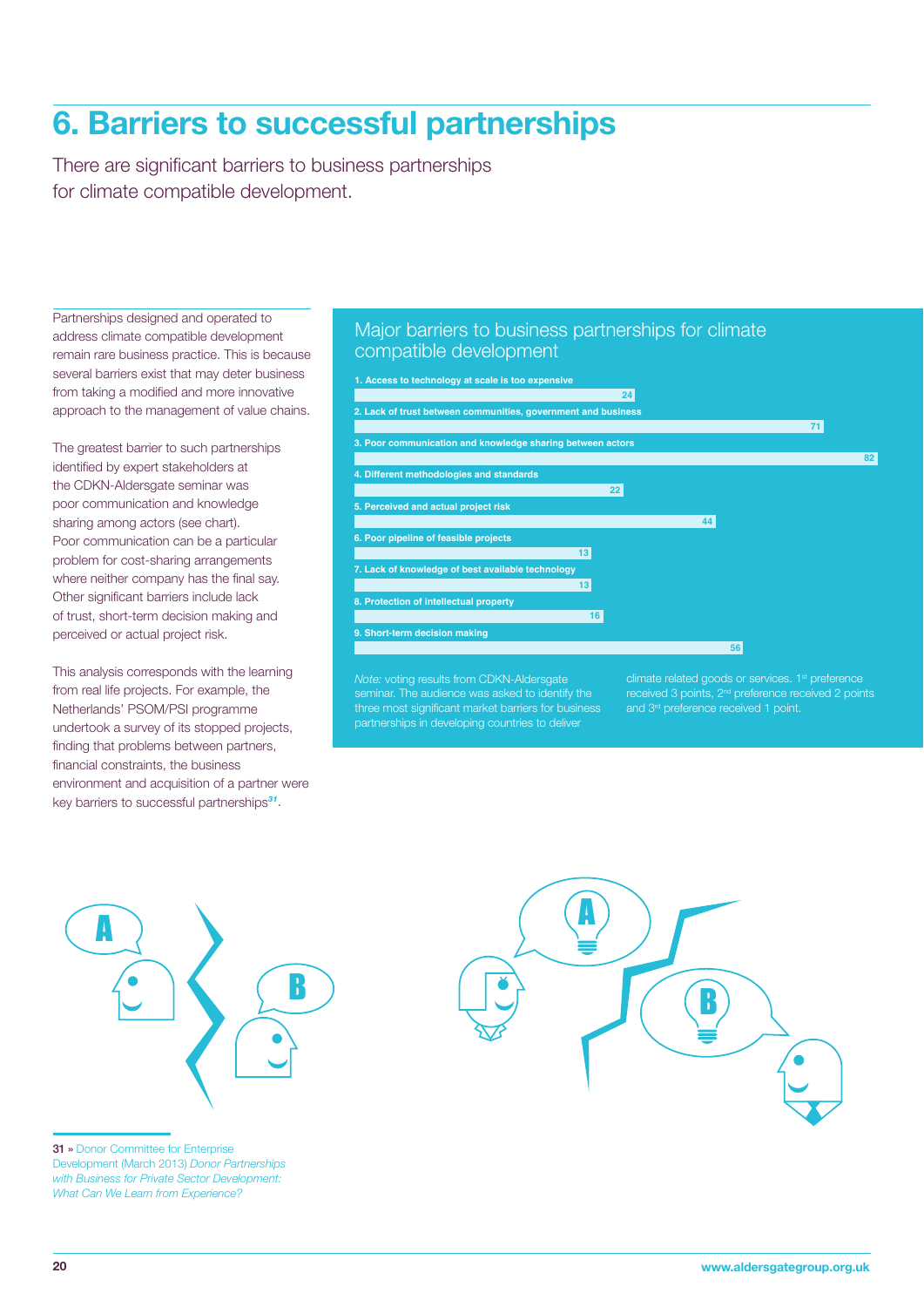## 7. Aid as a partnership enabler

Aid can play a role in lowering barriers to effective business partnerships and enabling a greater business role in climate compatible development.

» *Joint venture partnerships can be more sustainable in the long run than traditional aid, particularly when the legal and regulatory environment has created a level playing field for foreign investors.<sup>32</sup>*

Nasreen Rashid Executive Advisor EFU Group of Insurance Companies, Pakistan

Many providers of international aid, including the UK Government, see business as a key partner in achieving development objectives and seek to put business centre stage in aid policies. "By working with private enterprise and being open to new ideas, we can find ways to improve the reach and delivery of basic services, and the aid we distribute, to poor people. It is not just the private sector itself that will benefit from innovation and efficiency; it has much to teach the public sector and the aid industry about delivery. about logistics, reaching the most remote communities, nurturing talent and taking risks for higher returns"*33*.



32 » Nasreen Rashid, Executive Advisor, EFU Group of Insurance Companies, Pakistan, speaking at the speaking at the CDKN-Aldersgate seminar, March 2013.

33 » Department for International Development (May 2011) *The engine of development: The private sector and prosperity for poor people.*

Despite the identified value of its involvement, business remains tangential to mainstream development policy and practice. Assisting the development of business-to-business networks is an opportunity to think more strategically about the links between trade and investment, climate and development.

Building stronger, more inclusive markets can provide a strategy for promoting economic growth and reducing poverty in developing countries. To be successful efforts to encourage business activity on climate change and development need to sit within wider enabling policy frameworks that encourage action, for example through tax incentives, improved duty rates or subsidies for renewables. Aid may also be used to develop tools or policies that reduce barriers and risks for private sector involvement in climate compatible development. Public funds are more likely to be used to assist business initiatives where public and private objectives align for example on climate and development benefits, and when there is a demonstrable 'return on investment' for the use of public money.

A key concern for aid providers when considering supporting business is additionality, which can be complex to define and measure. DFID also states: "We will only engage where public subsidy can add significant value. This requires us to be hard headed in our decision making. We will not invest our funds to support work that the private sector is already willing to undertake without our involvement. Scarce aid resources will only be used

where we identify that markets, enterprise or institutions are significantly failing poor people and that our support could potentially offer tremendous and transformational opportunities." Additionality may be easier to demonstrate in the case of new products and services focussed more towards climate and development; i.e. to help new innovations become market ready.

»

These sentiments are shared more broadly in the development community.

*If you can get small amounts of aid*  » *as close to the action as possible, as close to the need as possible and as close to the energy as possible, you are far more likely to have an effective return on investment.<sup>34</sup>*

Michael Gidney Chief Executive Officer Fairtrade Foundation



"Fairtrade pays dividends for farmers, but is it consumers' cup of tea?" bit.ly/13OdD9D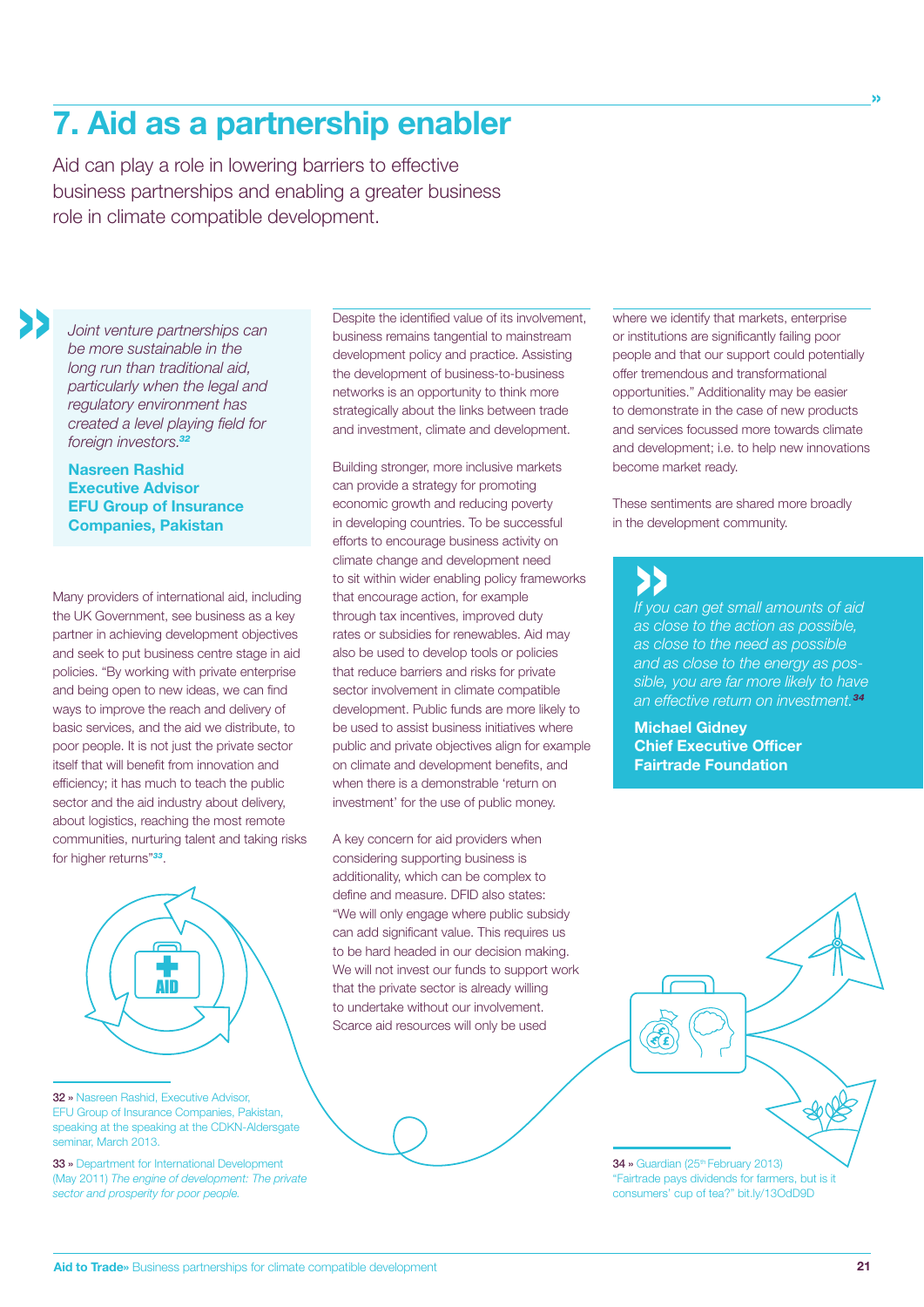## 7. Aid as a partnership enabler

#### How business partnerships can be supported by aid

The Donor Committee for Enterprise Development (DCED) has highlighted*35* that multi-stakeholder coalitions tend to have larger-scale results than matching grants to an individual company or joint venture; however, simpler business linkages can in principle be more easily replicated elsewhere. Some examples exist of either internal or external replication of multi-stakeholder coalitions, but they are rare. Development partners can also use individual partnership projects to promote the development of whole sectors or clusters, for example by supporting a critical mass of projects in the same sector or geographic area.

# The CDKN-Aldersgate seminar provided<br>insight into the potentially most effective

of climate and development experts believe a shift from aid to trade is the right approach to help developing countries achieve economic growth and poverty reduction*36*.

#### Support mechanisms to overcome barriers to business partnerships



for business partnerships in developing countries

1 point.

»

insight into the potentially most effective support mechanisms to overcome barriers to business-to-business partnerships for climate compatible development. Stakeholders felt that the most helpful assistance would be to support a 'matchmaking facility' that would help to set up potential partnerships.

Other favoured mechanisms were help with due diligence, innovative financial products and structures that reduce project risk for investors, using existing networks differently (such as mobile phone or distribution networks) and training and advice around technology, markets, business planning and scaling up.



<sup>35 »</sup> Donor Committee for Enterprise Development (March 2013) *Donor Partnerships with Business for Private Sector Development: What can we Learn from Experience?*

<sup>36 »</sup> Results from voting of attendees at CDKN-Aldersgate seminar.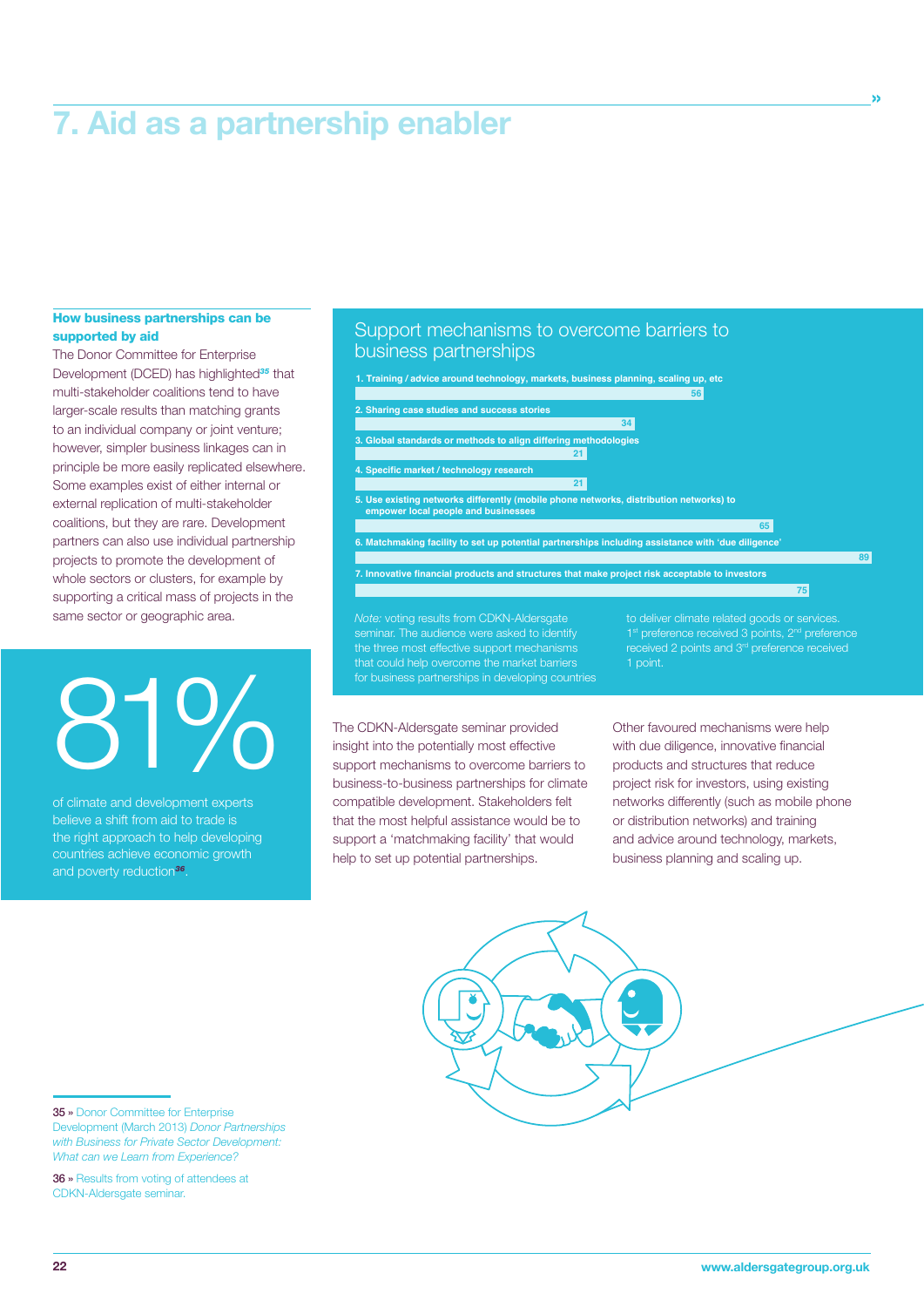Recommendations for business and policy makers when considering, designing and operating business partnerships with climate compatible development benefits.

This report highlights some of the potential that business-to-business partnerships offer as an effective route to meeting development and climate objectives. These partnerships are occurring but action is required to realise the full scale of their potential. While partnerships can be a valuable, often critical, instrument for development across all sectors of the economy, to be successful they must be robustly set up, operate efficiently and meet shared objectives.

Experience from the Business Innovation Facility demonstrates that: "Organisations from other sectors have entirely different public or social missions, they work to different timescales, have different responsibilities, accountabilities and cultures, are bound by different rules, and can have their own interests which may conflict – or be perceived to conflict – with commercial interests (particularly in the case of government which also has a regulatory relationship with companies)… All partners need to have sufficient skills and understanding of partnership in practice, and the partnership needs to go through a robust partnering process to ensure the partners are all on the same page, issues are ironed out or at least foreseen, and the partnership is set up for success."*<sup>37</sup>*

#### **Recommendations for business**

## **1** Adapt to new markets

Businesses entering partnerships in new markets must be prepared to adapt. They will need to build detailed knowledge of the market (including financial, economic and political factors) and the capability to operate effectively within it. This will include adopting local business customs, cultures and possibly even processes. Various global institutions and local partners can assist with adaptation by sharing knowledge on risks in new and difficult markets. However, businesses looking at commercial opportunities in new countries should acknowledge their potential need for adaptation and assistance up front.

PARTNERING

# **2** Invest in understanding<br>
partners: plan and be open

»

To manage expectations and maximise the success of partnerships, it is important for each party to understand what is involved. The key to this is planning and openness. Key elements that should be defined early include: commercial objectives; climate and development objectives; roles and responsibilities; and resources to be committed by each party. Training and awareness raising is also likely to form a critical part of successful partnerships, and plans should be put in place to support partners to approach the challenges of climate change effectively.

37 » See Business Innovation Facility website: bit.ly/15gKnF5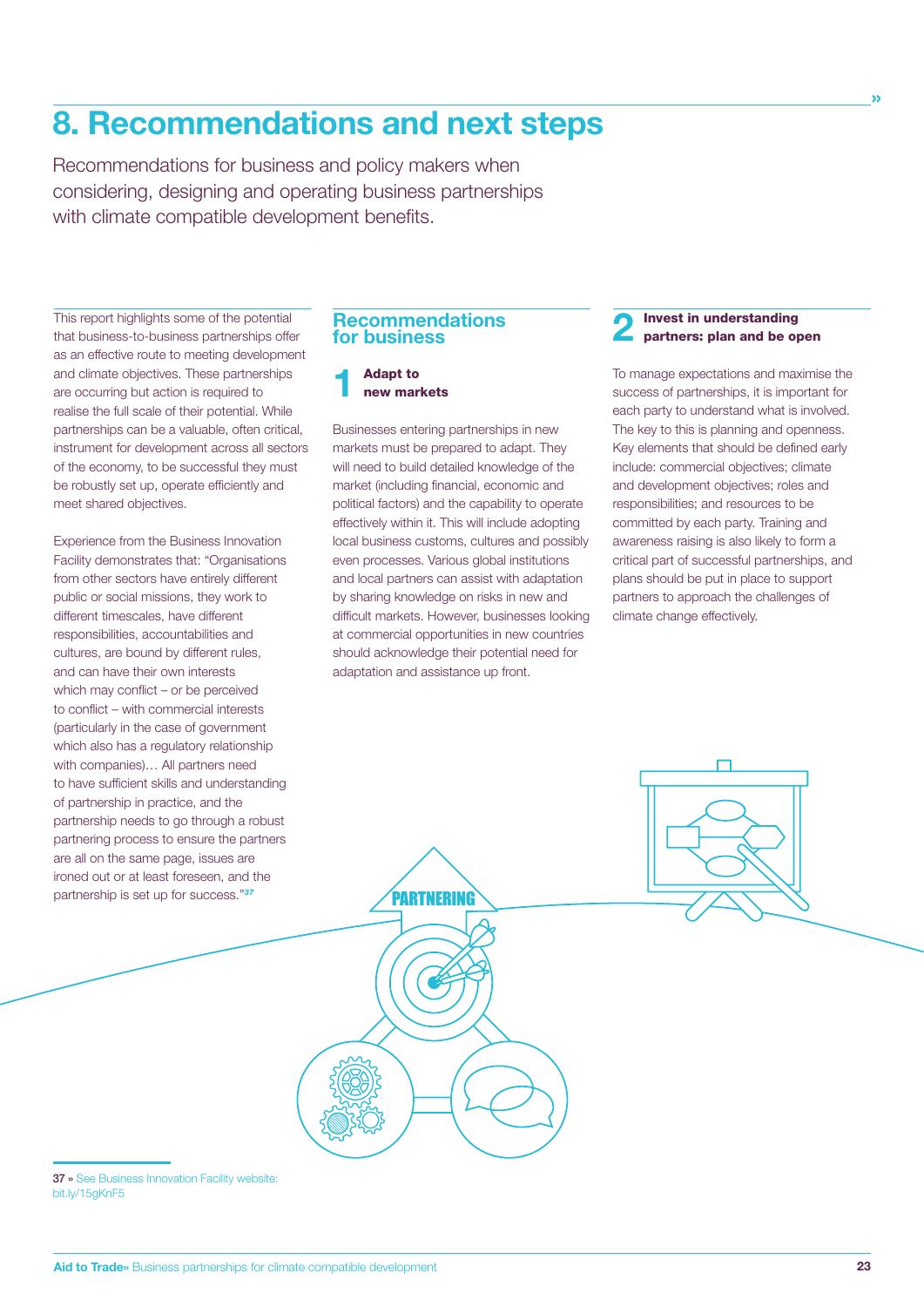#### Understand climate and development impacts

Business-to-business partnerships for climate compatible development must be based on a robust understanding of the climate and development benefits that result from commercial activities. This should include gaining an understanding of where, by whom and for how long these impacts may be felt through environmental and social impact assessments. Partners should be realistic and open about unintended consequences and establish mitigating actions to avoid or lessen negative impacts. Gaining a robust understanding of the internal and external positive impacts can also provide a powerful story to stakeholders and within the business to build support for such partnerships.



#### Share knowledge and communicate, based on agreed strategies

In any commercial relationship regular and constructive communication among parties makes good business sense, and this should apply equally to relationships that also seek climate and development outcomes. Good communication reduces the risk of problems emerging and can quickly mitigate them when they do. It can also drive efficiency by improving knowledge of when and where resources should be allocated. When planning a new business partnership, a communication strategy should be built in up front to the design and operation. Sharing knowledge and lessons learned will also be an essential part of a communication strategy. To create lasting and transformational change, businesses should look at where their partnership model could be replicated and scaled, and how they and others could benefit from sharing best practice, as well as challenges they have overcome.

5 Develop long- rather than short-term partnerships

Lasting partnerships will likely deliver the most sustainable and impactful climate and development outcomes. To be sustainable, partnerships must make commercial sense for both parties going forward and should not be based on short-term gain or viewed as a corporate social responsibility (CSR) activity. Potential partners should challenge the business plan to ensure it endures beyond the short term. This is particularly the case where livelihoods, and community and environmental health, may rely on the activities of the partnership.

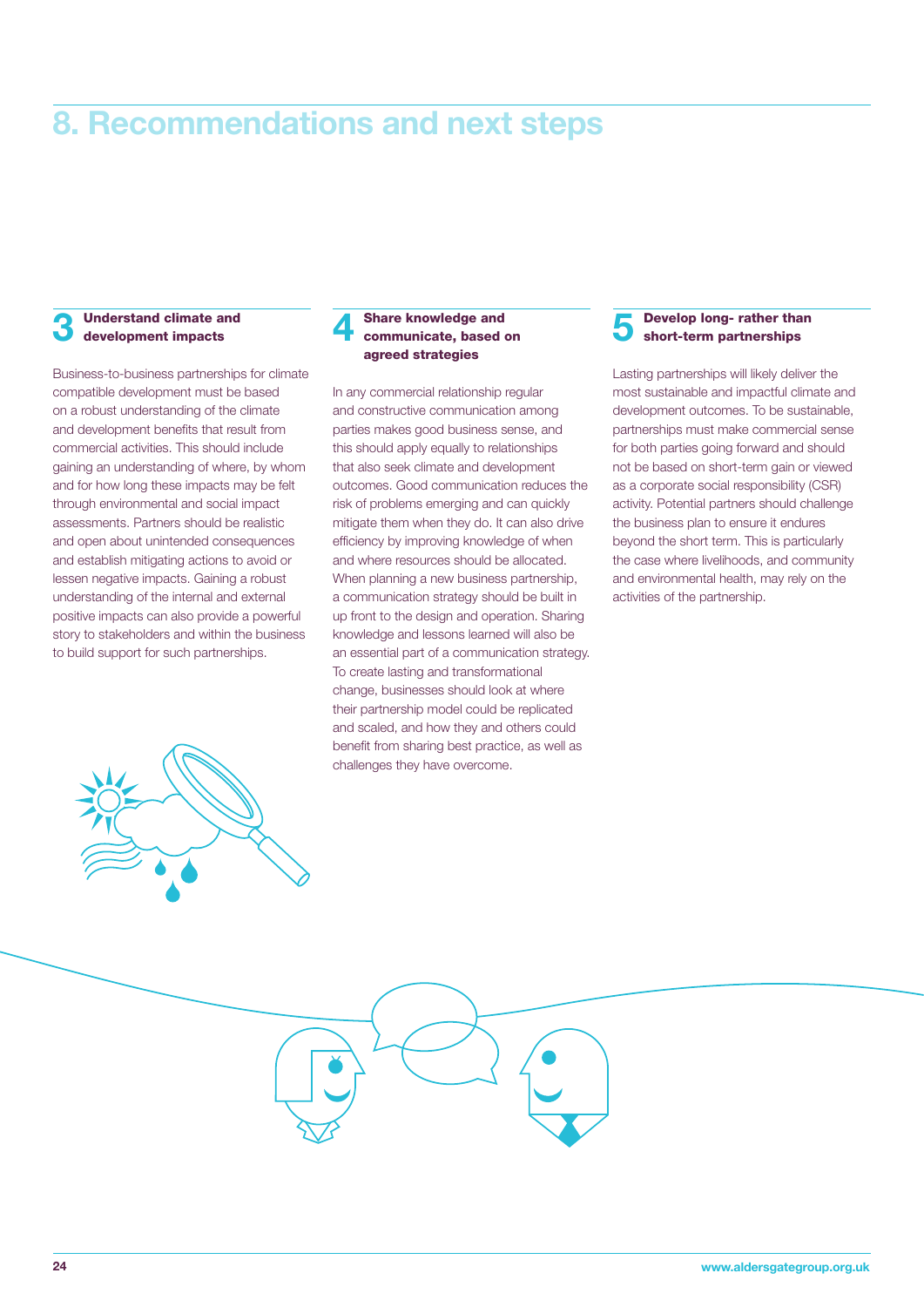#### **Recommendations for policy makers**

**1** Develop the evidence base

To understand how business-to-business partnerships may be effective and how aid may act as an enabler, monitoring and evidence gathering is critical. This must include:

- Undertaking desk based research and consultation focussed on the opportunities for business partnerships in climate compatible development, identifying key areas of need and conditions for success.
- Identification and support of pilot projects covering a range of sectors, partnership types, and countries at different income levels.
- Analysis to draw out principles from the pilot projects to identify the areas of greatest potential for scaling up or replicating partnerships.
- Ensuring information is available to the businesses that need it.

This evidence collection should have climate compatible development at its heart.

#### Develop a coherent and consistent policy framework

Business partnerships are not a silver bullet to meet trade, climate and development objectives. There is a wide range of barriers which need to be addressed by policy interventions. Without supportive, wider policy frameworks in place, business partnerships will be swimming against the tide. For example, in the low carbon sector, business partnerships are likely to fail if there are sudden, unforeseen or retrospective policy changes.

It makes sense, therefore, to support business-to-business partnerships on climate compatible development where the relevant policy framework is supportive of such activities. To do this effectively will require a clear understanding of the opportunities, challenges, and limitations for the commercial sector in implementing business-to-business partnerships, and greater collaboration among donors, policy makers, and businesses.

#### **Prioritise lasting** impact

With limited resources, it is essential that aid money is spent where it can make the biggest difference and where the need is greatest. Not only must projects maximise trade, climate and development impacts for every dollar of aid money spent but a key focus should be on ensuring a lasting and scalable impact beyond the lifespan of any funding.

»

In the development stage, projects should build on existing schemes and activities, for example, targeting a supplier business that already seeks to expand in a particular market, or a distributor that is relatively advanced in developing a business model for specific goods or services. Those seeking to broker business partnerships should seek to address this knowledge gap for both parties.

There must be a clear timeline and exit strategy for when the project is entirely selffinancing and a high expectation that benefits will continue to flow in the long term. Seeking match funding from the supplier business can enhance value and buy-in. Partnerships are likely to be more enduring when senior management involvement and buy-in are in place from the start.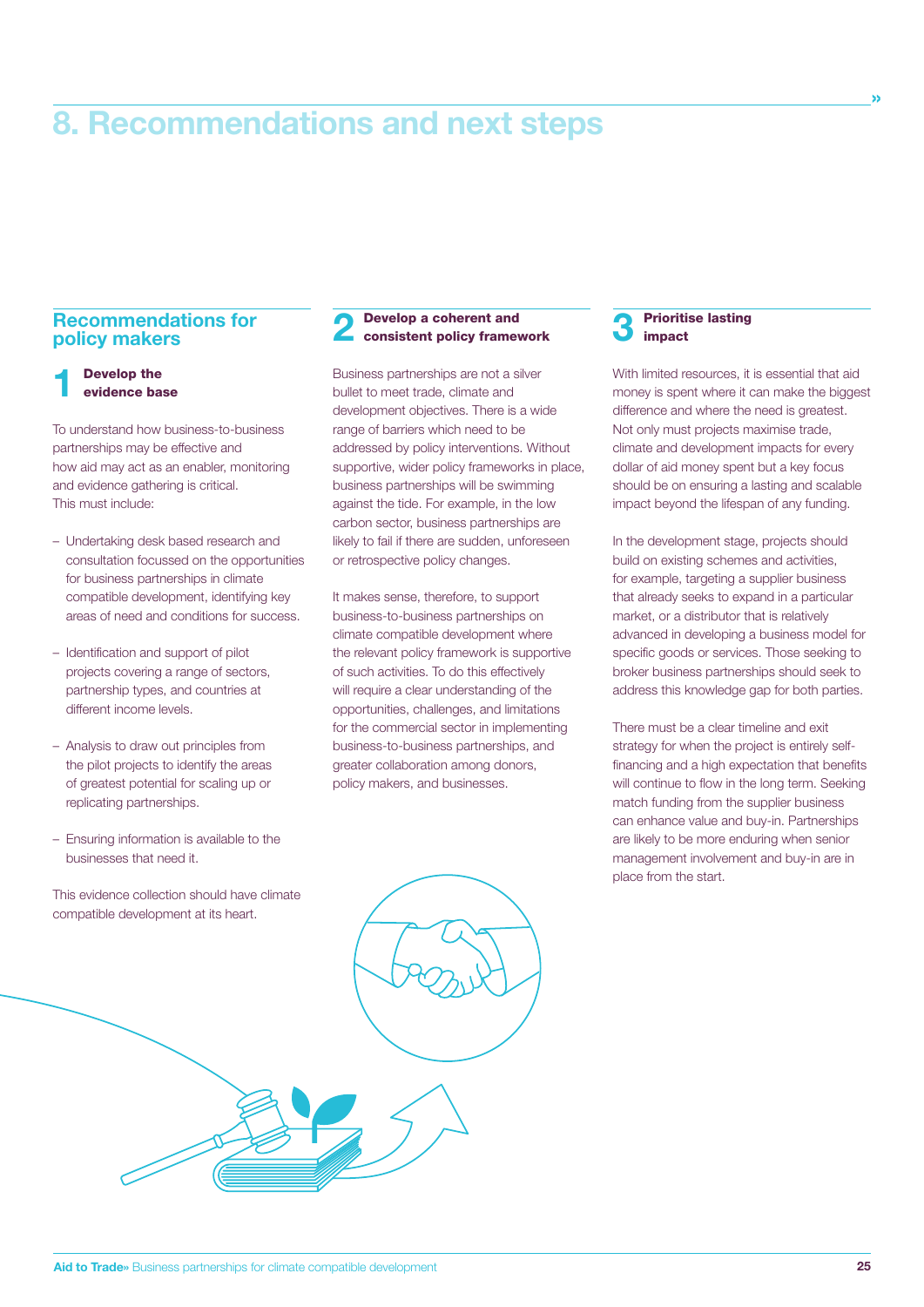#### Increase the legitimacy of outcomes from business-tobusiness partnerships

There must be robust evidence of lasting climate and development outcomes to justify the reasonable use of aid money for business activities. Increasing legitimacy should include:

#### A) Monitoring and evaluation

Projects must have quantifiable benefits for climate and development outcomes. This should typically include using an approved baseline (business as usual) and developing a monitoring methodology that should be validated, approved and registered. These should be linked to reward, for example, in a 'payment for outcomes' system. There must be robust appraisal for each stage of funding and strict quality assurance. Assumptions must be tested rigorously. Independent verification and transparent evaluation criteria should be considered to increase accountability.

#### B) Transparency

There must be clear transparency and accountability on the costs, benefits, risks and rewards of business-to-business partnerships. For example, in cases where supplier companies are foreign is there a risk that the foreign company cannibalises market share from domestic businesses after the completion of the project, with a detrimental impact on poverty reduction overall? How significant are the reputational risks if outcomes are not met or considerable financial benefits flow out of the developing country? To what degree can sensitive corporate information be shared with other parties without damaging competitiveness or contravening data protection?

#### C) Contractual Obligations

All parties must sign a legally enforceable contract to ensure full co-operation and that stipulated goods and services are rendered.

#### D) Legality

Aid providers must ensure that any legal ambiguities are addressed. These might include whether certain projects would contravene international competition laws (such as EU state aid) or tied aid rules (such as the UK's International Development Act). It is not foreseen that there would be significant legal obstacles in this respect.



GO<sup>2</sup>

**IP**<br>
In each country in each sector, *there are partnerships being formed, innovations underway and lives being transformed. We need to continue to foster these partnerships with the private sector and invest together in low carbon resilient growth.<sup>38</sup>*

CO2

**GO2** 

Baroness Northover, Government Spokesperson in the House of Lords on International Development.

<sup>38 »</sup> Baroness Northover speaking at the CDKN-Aldersgate seminar, March 2013.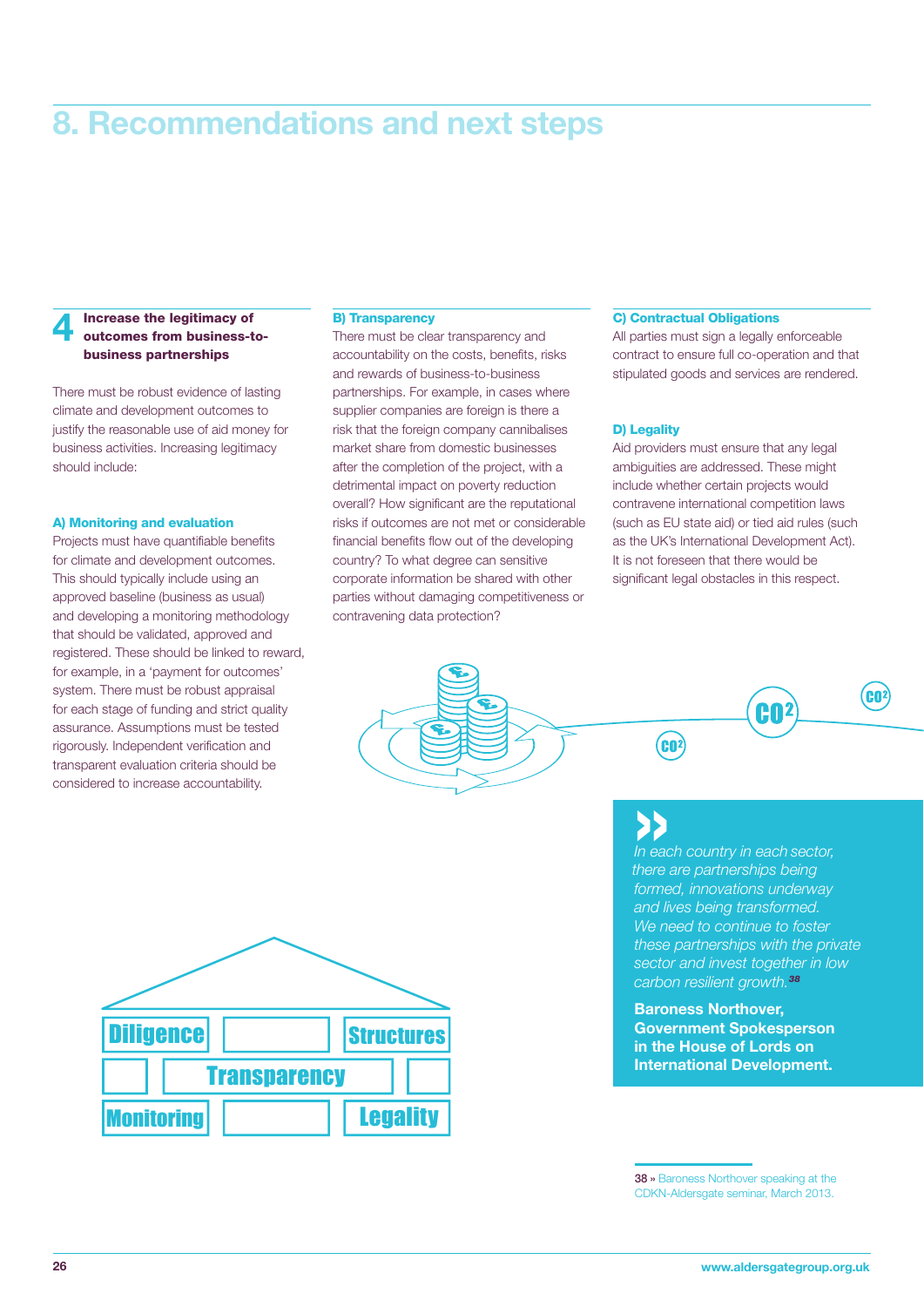#### **Address additionality** concerns

One of the core challenges of donors' partnering with business is to ensure and demonstrate that public money is used to support activities that are 'additional' to what the business would have done anyway – particularly in the context of structured mechanisms for grant support. Research by DCED finds that approaches and the rigour donors apply in such assessments vary significantly and could probably be enhanced in several dimensions*39*. A robust level of due diligence and scrutiny based on a good understanding of activities and outcomes should be applied at the start when evaluating the potential to support a business project.

An innovative solution that could be explored would be for the public institutions that bear some of the risk of the project (i.e. through the funding they provide) also to share a proportion of the potential rewards. For example, when SITRA, the Finnish Government's public innovation fund, provided the early stage funding for Nokia, it later reaped a significant return on its investment*40*.

## **Next steps:**

#### The Climate & Development Business Network

In response to the findings from the recent CDKN-Aldersgate seminar and the wider call for greater leveraging of the private sector on climate change and development, CDKN will be piloting a network to enable business-to-business partnerships. The network will seek to support partnerships that demonstrate the potential to deliver sustained climate compatible development, addressing the concerns mentioned above such as additionality and legitimacy. CDKN will look to use the network to build evidence on how partnerships can be an effective way to engage business to deliver climate and development benefits and to show how aid may be used to lower the barriers that currently prevent progress.

»